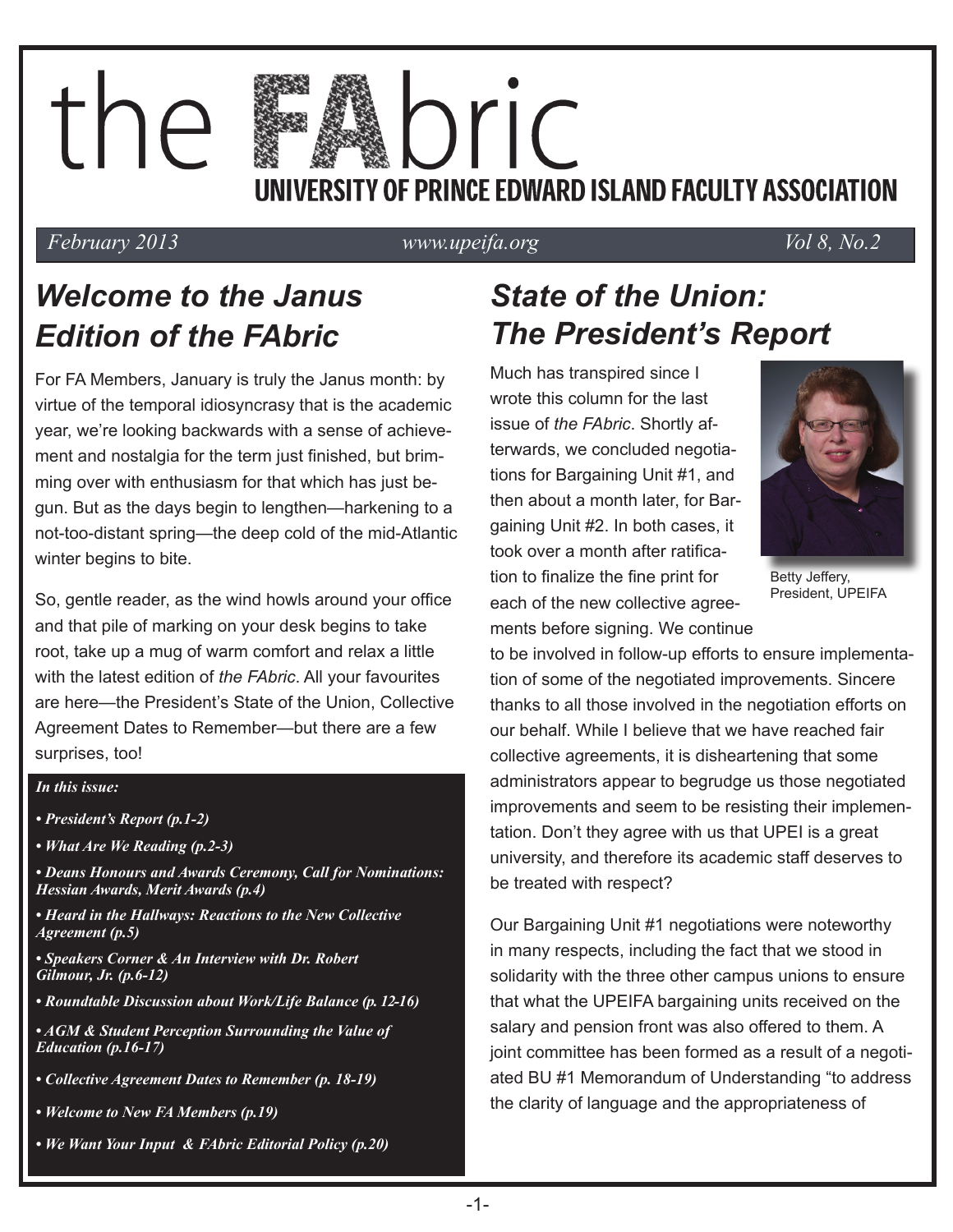procedure … outlined in F6.4 to F6.20" and has begun its work. We are represented by Doug Dahn (Grievance Officer) and Geoff Lindsay (member of the Bargaining Unit #1 Negotiating Team). Some of you may be aware that, by virtue of Article F6.22, the Fair Treatment Policy and the Policy on Integrity in Research and Scholarly Work form part of the BU #1 Collective Agreement and cannot be amended without our written consent. A joint committee, on which we were represented by Nola Etkin and Lori Weeks, has been working on a revised Fair Treatment Policy. That work has now concluded, and the Policy has been sent to the Human Resources Committee of the Board of Governors. Nola Etkin, Carlo Lavoie, and Kathy Gottschall-Pass reviewed proposed changes to the Policy on Integrity in Research and Scholarly Work, and we are hopeful that agreement will be reached shortly.

In this issue you will find calls for nominations for the Scholarly Achievement Award and the Hessian Teaching Awards. I would encourage each of you to consider nominating a worthy colleague.

Many issues affecting individual Members continue to arise. The Faculty Association Executive takes violations of the Collective Agreements and Certification Orders very seriously, as well as what appears to be deliberate attempts to mistreat Members in one Faculty, in particular. Constant vigilance is required on the part of each and every Member: stand up for your rights, and the rights of your colleagues. Hard work goes into negotiating a collective agreement—but it also takes hard work to defend that agreement.

## *What Are We Reading?*

Between writing lectures, grading, researching, preparing conference papers, writing articles, peer-reviewing grant applications and serving on committees, a few FA members still find time to curl up with a good book. This is a sample of what people are reading this month.

*Carolyn Peach Brown (Environmental Studies): I just finished reading 419 by Will Ferguson which*

*was a Christmas gift to a family member. I read it because I have lived and worked in Africa for over 20 years and like to read books by African authors or that are related to Africa. I was curious as to how the story would evolve.*

*Satadal Dasgupta (Sociology and Anthropology): Right now I am reading the Puja issue of the Ajkal newspaper in Bengali. Confused? Let me explain. In the month of October the Bengali Hindus of the State of West Bengal in India and of Bangladesh worship the goddess, Durga. This is a major festival which is observed with great pomp and pleasure for five days. All the daily newspapers and weekly, fortnightly and monthly literary magazines of Calcutta publish "puja issues" containing serious articles, short stories, novellas and poems. I read several of them to keep my touch with the evolving Bengali literature.*

*Shannon Murray (English): I'm reading two for fun at the moment: Stone's Fall by Iain Pears (almost finished) and How to be a Woman by Caitlin Moran (just started). I picked up Stone's Fall because I had enjoyed an earlier novel by Pears called An Instance of the Fingerpost. This one is also historical fiction, though more recent, in which we go back further and further in time to solve the mystery of a financier's defenestration: all against the backdrop of spies and early global arms dealers. Moran's book is for Monday night's book club meeting. She's an award-winning English columnist, and her book is part autobiography, part feminist comic musings.* 

*Scott Greer (Psychology): I'm currently reading Neil Gaiman's Neverwhere, just finished the hardcover Avengers vs. X-men, and I'm perusing a 10-pound coffee table illustrated history of Baroque architecture.* 

*Betty Jeffery (UPEIFA President/Library) I've just finished reading The House of Silk by Anthony Horowitz. This novel, written with the full endorsement of the Conan Doyle estate, is a must-read for Sherlock Holmes aficionados. I was inspired to read this by a recent visit to 221B Baker St.*

*Henry Srebrnik (Political Studies): I'm reading Telegraph Avenue, the new, and very funny, novel by Michael Chabon. It takes place in Oakland, California,*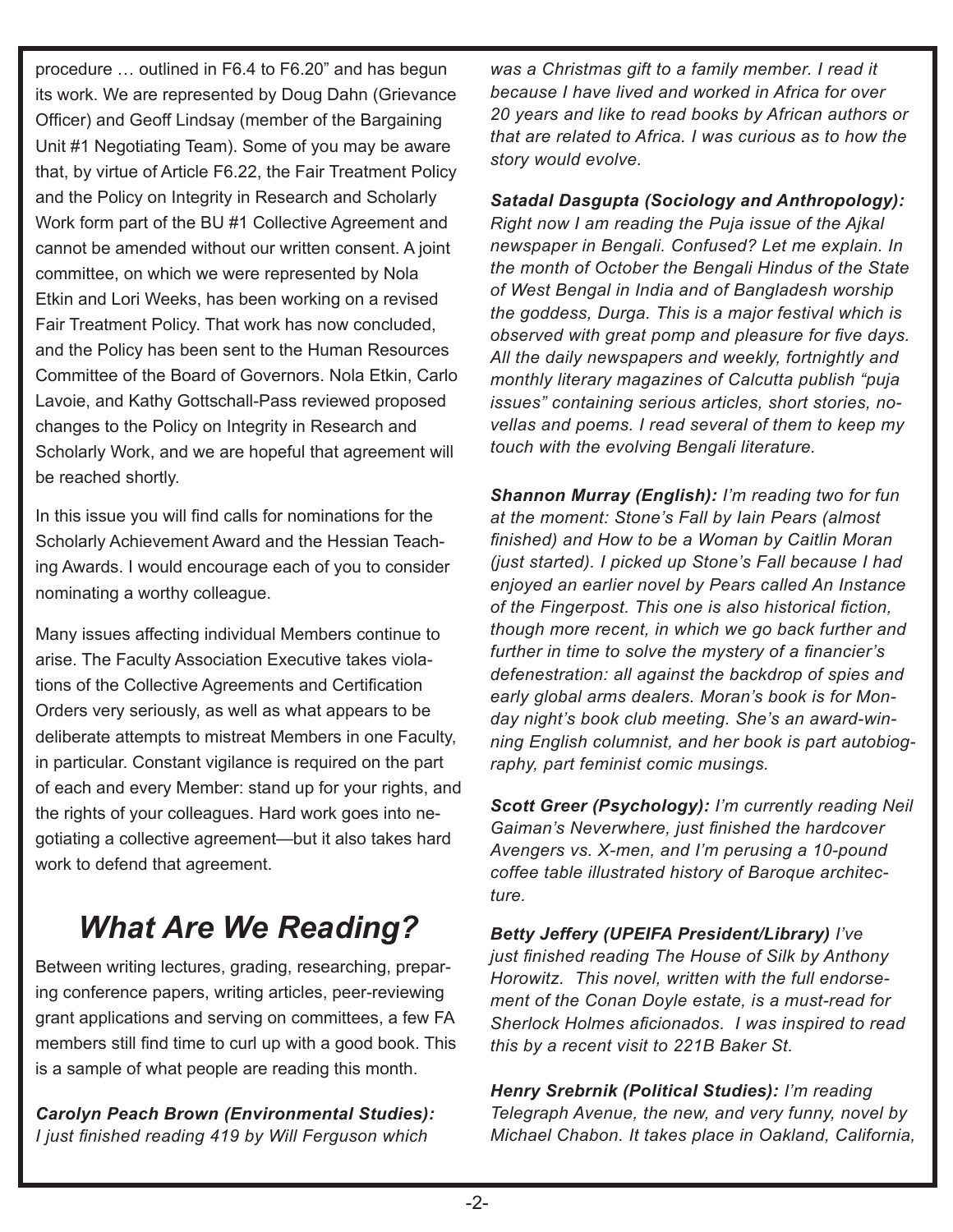*and describes (among other things) the problems faced by two co-owners of a small record shop, one African-American, the other Jewish, as a new "big box" chain store threatens to put them out of business.*

*Karen Samis (Biology): Love in the Time of Cholera. I recently discovered the book in an unpacked box from a previous move and decided that it must finally be time to read it. I have a love-hate relationship with this author; Gabriel Garcia Marquez. As someone who tends to prefer short stories, I find his writing to be too extravagant and detailed. But, he continually manages to win me over.* 

*Gloria McInnis-Perry (Nursing): Over the Christmas holidays I read How Big Is Your God? by Paul Coutinho, SJ. This book encourages one to experience the divine in both a traditional and non-traditional way. Why am I reading this book? I needed a spiritual inoculation. My life over the past few years has been bombarded with extraordinary stressors: my husband's journey with cancer; in-laws and best friend's death due to cancer; empty nest syndrome; the stress of a recent tenure file submission, and—oh yeah the menopause. Existential crisis perhaps? Or just a needed reference to remind me that out of the chaos and confusion will come the calm and beauty that life has to offer.*

*Sarah Glassford (History): I just finished The Girls by Lori Lansens, the fictional autobiography of conjoined twins. The girls' stories are told in such a way that their conjoinment becomes secondary to the universality of their experiences of love and loss. Added bonus: the evocative Southwestern Ontario setting, where I grew up.* 

*Richard Lemm (English): I'm currently reading two new poetry books, Here for the Dance by UPEI's Laurie Brinklow and The Lease by UPEI graduate (2008) Mathew Henderson; Just Kids, the memoir by performer, poet, and visual artist Patti Smith; Rome: A Cultural, Visual, and Personal History by art critic and social historian Robert Hughes; and Canadian fantasy fiction master Guy Gavriel Kay's Tigana. Oh yeah, and Michael Jackson's (the Scotsman) The Malt Whiskey Companion.*

*Lyndsay Moffatt (Education): The Brother Gardeners: Botany, Empire and the Birth of an Obsession by Andrea Wulf. It's a fantastic history of the transformation of English gardens via trade with North America. Lovely reading for the winter months!*

*John McIntyre (English): Right now I am reading Dreams of a Totalitarian Utopia: Literary Modernism and Politics by Leon Surette. I'm not reading it out of some misbegotten nostalgia for Franco and Mussolini, but rather I am reviewing it for an upcoming journal issue.*

*Larry Hale (Biology): I'm reading 419 by Will Ferguson for no other reason than it won the 2012 Giller Prize. I like to read books on the Giller and GG fiction shortlists. People more knowledgeable than I have deemed them worth reading, and I find that they're not often wrong.*

*Malcolm Murray (Philosophy): The Dirty Bird by Keir Lowther. Very entertaining and disturbing, if those two moods can cohabit. The narrative voice comes from a boy suffering some sort of psychological disruption. Lowther renders the boy's emotionless, disconnected, and periodically hallucinogenic, rendition of social mores into a perfectly sane landscape, while the adults around him—draped mainly in poverty, bitterness, impatience, and alcohol—try to cope with the boy's escalating dysfunction.*

*Richard Raiswell (History): I just finished The Werewolf of Paris by Guy Endore. Written in the early '30s, it is the Dracula of the werewolf genre—Endor invents quintessential tropes such as the silver bullet. But it is more than that, for the whole text can be read as an allegory of the Franco-Prussian war of 1870-1, with the violence of the werewolf standing in for the savagery of the conflict. It's strong stuff. Definitely not for kids*.

*Mark Barrett (University 100): I'm currently reading the Miles Davis autobiography. As someone who appreciates improvisation in music, I've always been a big fan of the blues and more recently jazz. As I read Miles' description of the bebop movement in New York City during the 50's, I can't help but wish I could have been there to hear some of those incredible jam sessions.*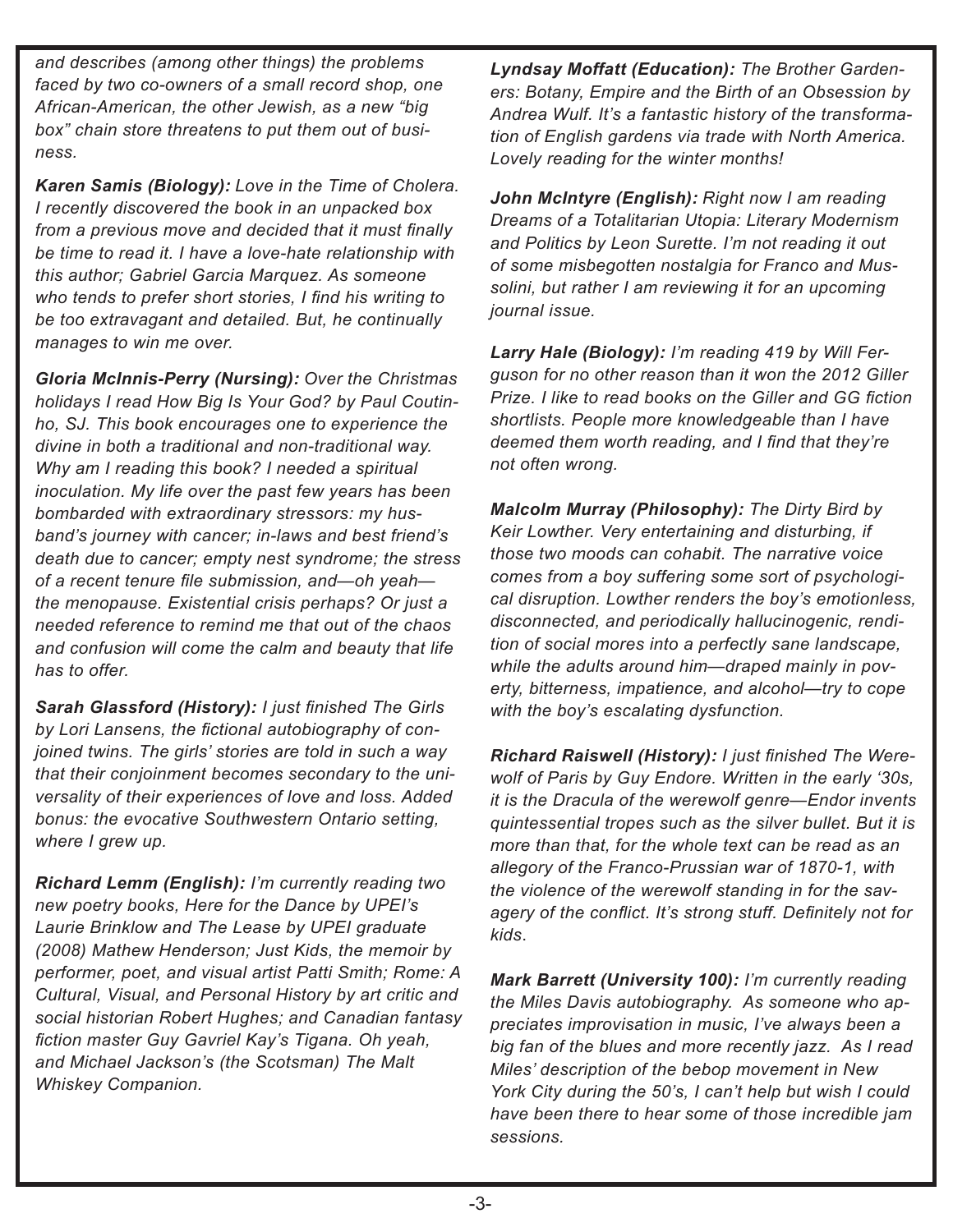### *Deans' Honours and Awards Ceremony*

The Faculty Association awards two medals which are presented at the Deans' Honours & Awards Ceremony in the Autumn.

This year the winner of our Gold Medal for the student with the highest standing in third year was Kathleen Boswall (Faculty of Science) and the winner of our Silver Medal for the student with the highest standing in third year in a faculty other than that of the gold medal winner was Adam Doucette (Faculty of Arts).



Gordon MacDonald (Mathematics) presented the gold

medal; Andrew Zinck (Music) presented the silver.

### **Call for Nominations ... Hessian Merit Awards for Excellence in Teaching**

The University of Prince Edward Island's Hessian Merit Awards for Excellence in Teaching honour faculty members who are recognised as possessing outstanding competence in teaching. These awards publicly acknowledge individuals whose work has contributed to instructional excellence at UPEI.

Nominations must be made collaboratively by three or more sponsors, including students, full-time or sessional faculty or staff, and/or alumni. Nomination forms are available through the FA Office (315 Main) or through the FA website, www.upeifa.org.

The deadline for nominations is noon, **22 February 2013**. For further details, follow the links at: **http://www.upeifa.org**

## *Call for Nominations ... Merit Awards for Scholarly Achievement*

The UPEI Faculty Association invites the nomination of candidates for the University's 2012-2013 Merit Awards for Scholarly Achievement. These prestigious awards consist of a cash prize of \$500 and a plaque. There are three awards, one in each of the following categories:

i. Arts, Business, and Education ii. Science

iii. Atlantic Veterinary College, and Nursing

Nominations may be made by any member of the university faculty, including the nominee. Deadline for receipt of complete files is March 11, 2013, and should be forwarded to the Faculty Association Office (315 Main).

For information on the nomination procedure, follow the links at *http://www.upeifa.org*

### **Call for Nominations ... Merit Award for Excellence in Teaching by a Sessional Instructor**

The Merit Award for Excellence in Teaching by a Sessional Instructor honours a sessional instructor for outstanding performance in teaching. The award publicly acknowledges an individual whose work has contributed to instructional excellence at UPEI.

Nominations must be made collaboratively by three or more sponsors, including students, full-time or sessional faculty or staff, and/or alumni.

Nomination forms are available through the FA Office (315 Main) or through the FA website, **www.upeifa.org**. The deadline for nominations is noon, **22 February 2013.**

For further details, follow the links at: **http://www.upeifa.org**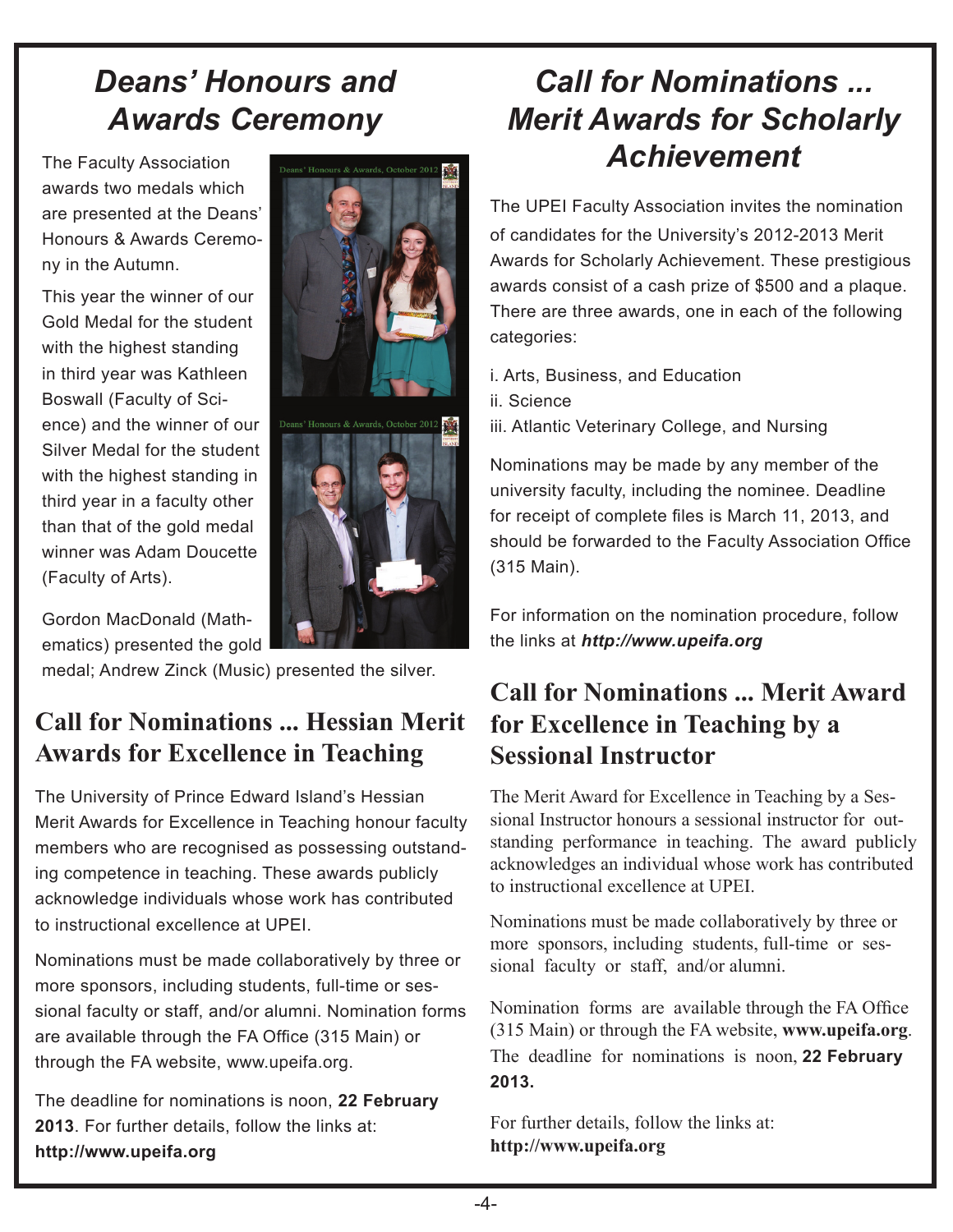### *Heard in the Hallways: Reactions to the New Collective Agreement*

In early November, Communication Reps found Members in the corridors and asked: "What do you think about the new Collective Agreement?" The responses are printed here.

*"It looks to me like a pretty reasonable deal, considering the current climate, and hopefully there is a positive relationship with the administration as we move into the future."*

*"That was simply huge, as the students might say."*

*"I'm glad it's signed."*

*"I'm so glad it turned out to reflect the hopes and changes for this place."*

*"I'm looking forward to many more great initiatives that admin and faculty work on together."*

*"It rocks!"*

*"It makes me feel that my contribution is valued."*

*"Very happy … feels good!"*

*"I like it. I'm all for it! I was curious about important dependants and that was answered."*

*"I like some of the things … I'm only aware of some of the highlighted things that have been sent to us … I like what the Faculty Association is trying to do for sessionals."*

*"I think it's great! Having endured six strikes on three campuses during my career, I want to thank the negotiating team for their efforts on our behalf."*

*"That's one small step increase for faculty, one giant leap for faculty morale."*

*"Glad it is settled; the committee did a fantastic job."*

*"Beats the [indistinct] out of being on strike."*

*"After paying full tuition for 11 ½ years for 3 children I am looking forward to the tuition waiver for the final semester of my youngest child. Can it be made retroactive?"*

*"I am impressed with the caliber of the negotiating team. I think we did really well given the current economic circumstances."*

*"Quite pleased with the new Collective Agreement."*

*"Surprised that we got any pay increases."*

*"This is great news."*

*"Excited about the tuition waivers for children of faculty. A lot of faculty started in the mid 1990s who have children in high school now, so it is very good timing to implement this."*

*"While more work needs to be done to support Sessional Instructors, there was good progress made, definitely in the right direction."*

*"Glad that the things that were on the table earlier were removed, especially things that made teaching seem like punishment."*

*"This is the best result I have seen in contract negotiations since coming to UPEI in 1992."*

*"Consistently there are always other things that we will want to consider in negotiations such as an incentive package for retirement etc. but we need to celebrate what was accomplished here."*

*"What a wonderful outcome."*

*"Hats off to the Negotiations Team. A job very well done—and much appreciated. Next time around, let's talk vet care waivers for those whose family members have more than 2 legs."*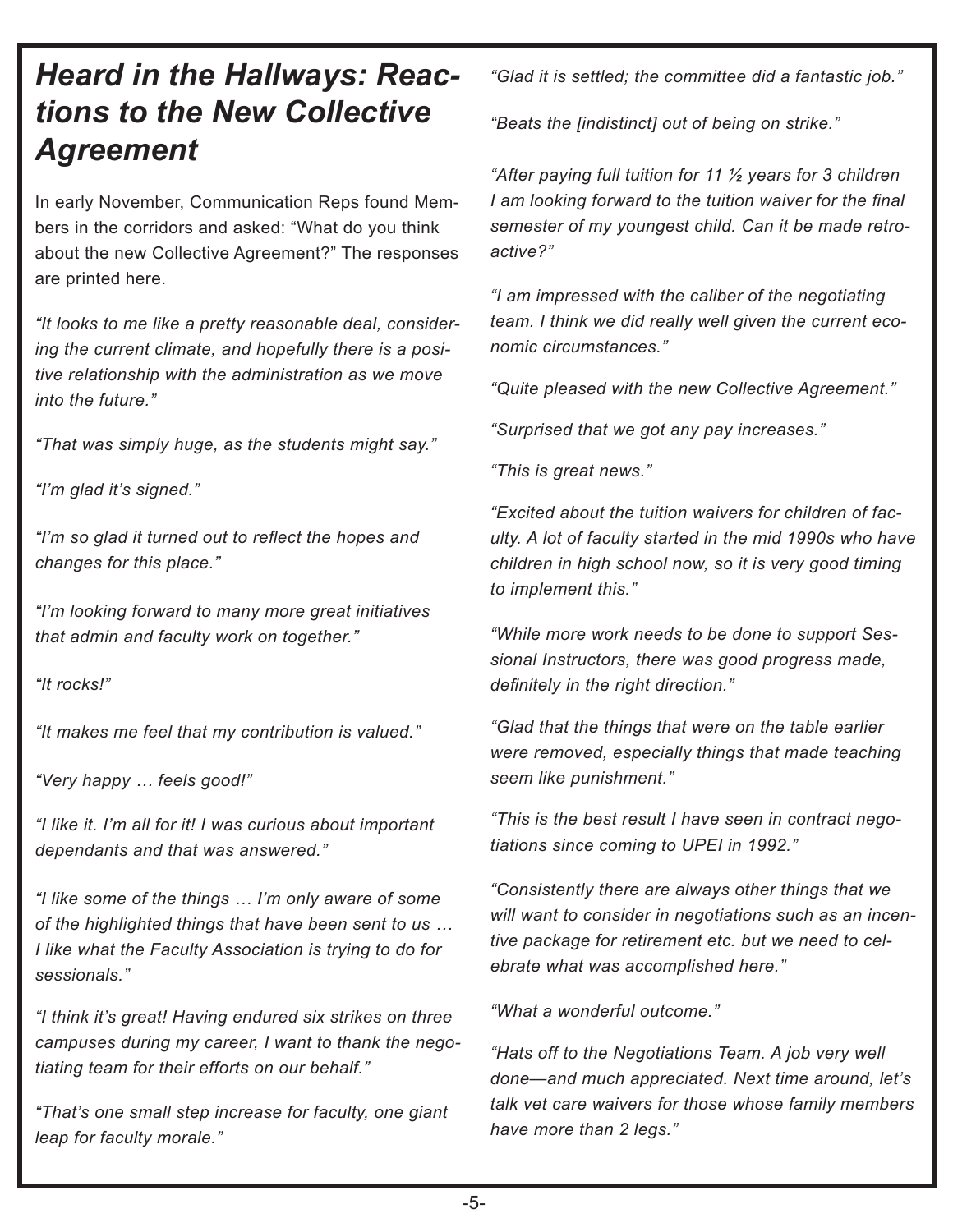### *Speaker's Corner: Tabling and Un-Tabling Motions*

#### **Chris Vessey, Speaker, UPEIFA**

Normally, when a motion is on the floor, the only things that can be discussed are the motion itself, or germane amendments (subject to the usual rules regarding amendments). Other unrelated business cannot be considered, as it is "out of order." If for some reason it becomes urgent to deal with an entirely different motion, then a motion to lay on the table is put forward, which temporarily suspends further consideration or action on a pending question (that is, a motion that hasn't been voted on). This allows some other business that is unrelated to then come to the floor and be processed. Following the interruption, the motion on the table may be taken from the table and debate resumed.

Motions to table cannot interrupt a speaker who has the floor. They must be seconded, but are non-debatable, nor are they amendable. A simple majority vote is required to table. Most importantly, a motion to lay on the table is not permitted to be used to stall debate or to "kill" a motion. It is the Speaker's responsibility to allow its use only within the proper context. If you want to kill a motion, you should move that the question be postponed indefinitely.

Finally, if a motion is tabled in one regular meeting, it must be taken from the table at that same meeting, otherwise it is considered dead. However, the motion to table should never be used for the intentional purpose of killing a motion. It should be taken from the table, then postponed indefinitely, if that is the desire, or the motion to be killed might be simply withdrawn (with permission from the seconder).

### *Future Tense: Research at UPEI, An Interview with Dr. Robert Gilmour, Jr., Vice-President Research*

**Editorial note:** Dr. Lisa Chilton (Arts) and Dr. Sheldon Opps (Science) crafted the following questions for Dr. Gilmour, who provided his responses in writing. Dr. Richard Lemm (Arts), who facilitated the exchange, added two questions concerning creative arts research.

**Lisa:** How do you see research at UPEI changing over the next few years?

**VP Gilmour:** I see more Faculty embracing the constellation concept, as developed for the UPEI research strategic plan, whereby research involves groups of Faculty, as opposed to individual Faculty, particularly in the area of sustainability (with all that that entails—climate, environment, sociology, economics, education, business, culture, history, etc.) and in engineering (with all that that entails—physics, math, computer science, nanotechnology, renewable energy, etc.). Even at a small institution like UPEI, it will be possible, particularly if external collaborators are recruited, to conduct research on a multifactoral problem, as opposed to a problem circumscribed by a traditional discipline.

For example, addressing coastal erosion could involve Faculty interested in the causes of erosion (climatologists, geologists, computer scientists), the remediation of erosion (engineers, physicists, mathematicians), and the impacts of erosion on local economies (business faculty, economists, faculty in tourism and government), outlook (psychologists, sociologists) and culture (musicologists, linguistics experts, historians). Another example might be child/adolescent development, including the types of projects that Kate Tilleczek, Bill Montelpare and the CIDA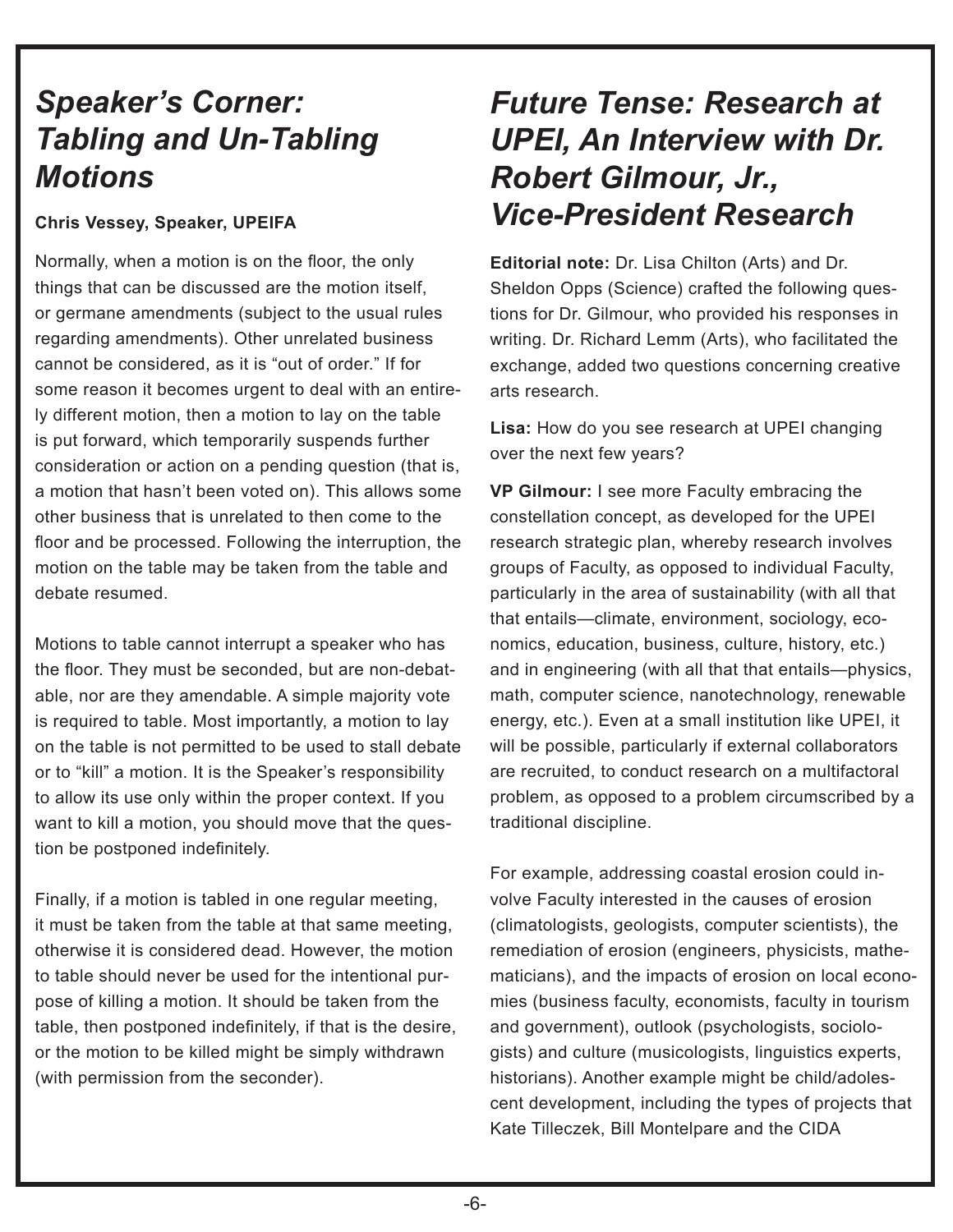grant group are pursuing, which involve health-related professions, education, government and business. The group pursuing research in medical history is yet another example, and there are many others, some nascent and some more fully realized.

**Lisa:** In your opinion, what are the advantages and disadvantages of tapping into industry dollars to fund research at UPEI?

**VP Gilmour:** The major advantages are that Faculty may gain access to technology and resources that would not otherwise be available to a small institution, particularly if we collaborate with large industrial firms, as well as access to creative and innovative thinking, particularly if we work with smaller companies just starting out. In the past, an additional advantage was that Faculty could work on problems that the federal agencies would be unlikely to fund, given that their focus was on basic, rather than applied, research. However, in the current climate, that view has changed, to the point where working with industry conveys the advantage of being able to compete more successfully for federal and provincial funding.

The major disadvantages are that industry typically wants to control the research agenda and timeline and to retain all the intellectual property and resulting revenues. In extreme cases, their control may extend to prohibiting public presentation or publication of results. In an attempt to attract industry funding, researchers also may be tempted to do what is necessary to secure financial support, as opposed to conducting research that has intellectual merit.

I believe the philosophy of the university in this regard should be that we conduct research only that will advance legitimate Faculty research agendas, i.e., no outright "prostitution," although we can and should be creative in coupling fee-for-service activity with hypothesis-driven research, particularly where funding sources for the latter are scarce. In addition, we must be able to publish or otherwise disseminate the results of our research, if we so desire, even if they do not reflect favourably on the industry partner. To what

extent we retain the intellectual property rights and the prospect of financial gain from the research are secondary considerations that can be negotiated on a case-by-case basis.

**Lisa:** What advice would you offer Faculty at UPEI who are struggling to find funding for their research?

**VP Gilmour:** I would advise Faculty to persevere if they strongly believe in their project, i.e., keep applying for funding from whatever sponsors are available, even if past applications have not been successful. That said, I also would suggest that Faculty take a hard look at their research (and ask an objective external expert to do likewise) and move in a new direction, if warranted. In addition, I would advise them to identify new collaborators, both better to enable their own ideas and to expose themselves to different perspectives. The latter could involve something as simple as organizing a new seminar series populated with researchers in their area.

My own experience in this regard was that in the late 1990s I applied several times for funding from the National Institutes of Health for what I thought were highly innovative projects and was not successful. I then enlisted the help of several individuals in physics, applied math and engineering and by 2002 I had three R01 grants (at around \$2.5 million each)—same ideas, but now I was part of a team that could realize those ideas. My ego took a hit (why didn't the NIH think I could do it all by myself?!) and I had to learn to work with a diverse group of Faculty, but my lab was much better off and some nice work got done.

**Lisa:** What advice would you offer UPEI Faculty who are finding it difficult to produce publishable manuscripts?

**VP Gilmour:** Sorry, Lisa, but I don't understand this question. Do you mean they don't have compelling results, or that they don't write well or that they don't have the time …?

**Lisa:** What do you consider to be the biggest obstacle that you had to overcome in your efforts to achieve your own research goals?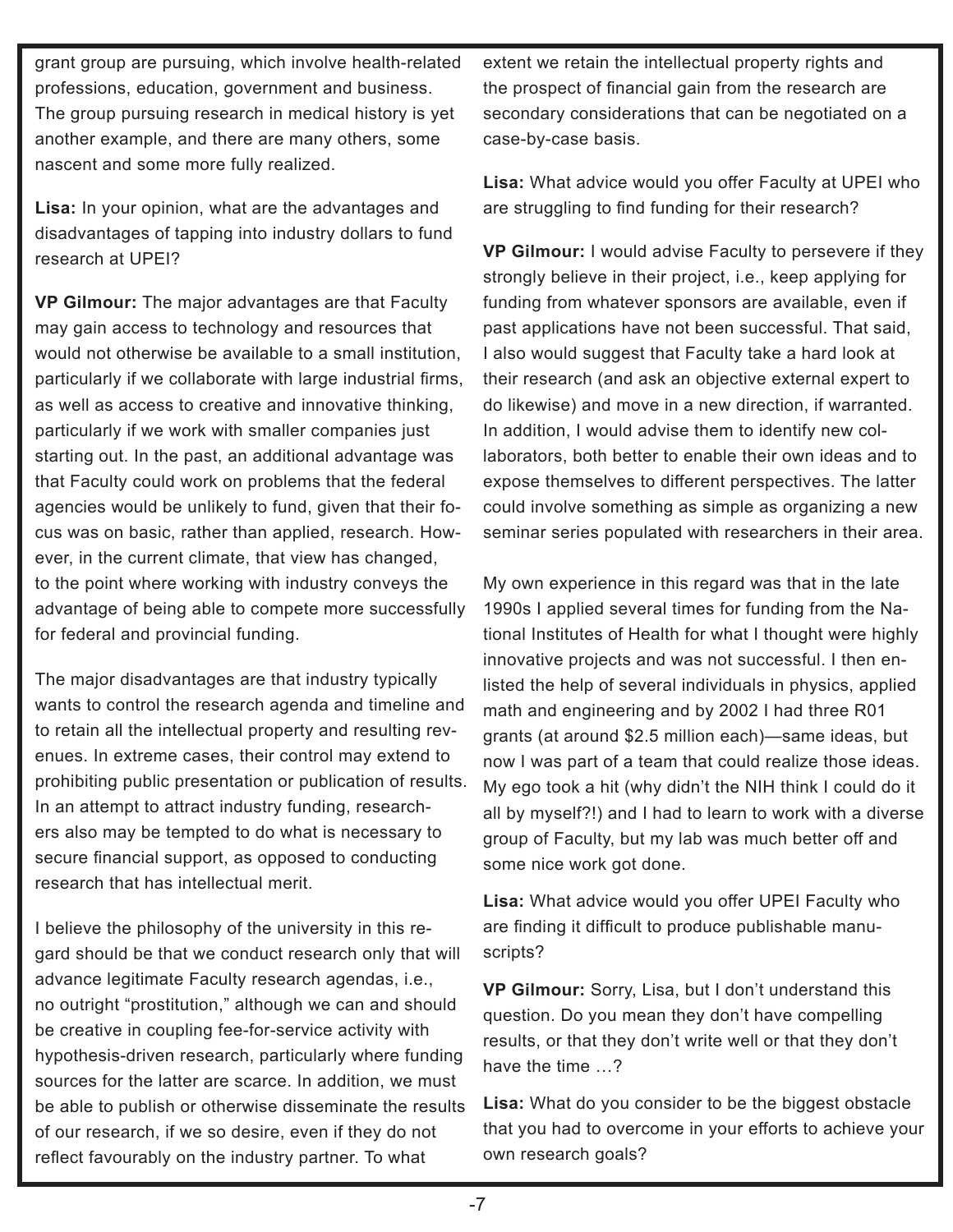**VP Gilmour:** Me. Once I left the large group at Indiana that had pretty much prescribed my research agenda and went out on my own at Cornell, I needed to learn to be more selective in the projects I took on and not to chase after every shiny idea or agree to collaborate with everyone who was nice to me. I needed to be more critical of my own work and to focus on the "big picture," rather than the little projects that were interesting, but weren't leading to significant advances in health care—my area. If I had been a physicist or mathematician or historian, I might have taken a different tack, but I wasn't and so I needed to recognize the "rules" in my area, and play by them, if I was to get the funding to explore problems I wanted to explore and to publish papers that would communicate my discoveries.

Over the years, I have had countless students and colleagues comment that the "system" is keeping them from doing the research they want to do ("I can't get published or funded or invited to the big meetings," etc.). I don't believe that. Certainly, one can be an iconoclast, if one likes, but then you have to accept that you may not get to do the research you would like to do. Researchers, at least in my area, live and thrive (or not) "at the pleasure of the court," i.e., we don't generate the revenues to do our own research, which means we need to secure those resources from external sources. If you want to be Columbus and discover new worlds simply for the thrill of discovery, great!—but you need to convince Queen Isabella that she should give you the ships and provisions, which means convincing her that she will get a (large) return on her investment. This sounds calculating and anti-intellectual, I know, but it's a reality, at least for those who do research in the sciences, and those who ignore it do so at their peril, IMHO.

Of course, the situation may be different in the humanities, although my impression is that visual artists and writers and musicians historically have often lived and died "at the pleasure of court" as well, but perhaps that has changed over time.

**Lisa:** What do you like to do when you are not at work?

**VP Gilmour**: And when would that be? :)

I have two golden retrievers and I enjoy taking them on long walks (vice versa, actually). I also enjoy kayaking and gardening, especially now that I won't have to worry about the deer eating everything I plant. I am an "audiophile," so I enjoy listening to music and improving the sound of my stereo. I also have recommitted myself to playing the trumpet, which I used to be pretty good at, to not limiting my reading to when I am on an airplane, and to cooking, which is a work in progress.

**Sheldon:** Small institutions have seen a dramatic decrease in research funding from NSERC, including Discovery Grants and, now, the elimination of the RTI and MRS programs. What ways do you envision that UPEI could address this dire situation?

**VP Gilmour:** As you know, the elimination of the RTI and MRS programs was primarily a budget decision and the government targeted the most costly programs to save as much money as possible with the fewest number of decisions. I don't frankly know what the impact of those cutbacks will be on UPEI (perhaps you could help me out there), but I presume they will be minimal, given the predominantly large instrument core facilities those programs supported. However, the reduction of NSERC Discovery grants is a more pervasive (and insidious) trend, possibly best exemplified by Chemistry, which seems to be concentrating their support on fewer and fewer more established groups.

So what can we do about this? For one, UPEI is the charter member of a group, the Alliance of Canadian Comprehensive Research Universities (ACCRU), which was specifically established to lobby federal agencies with respect to this issue. I don't think this strategy will be very effective, but UPEI will continue to participate. My own bias is that if we are to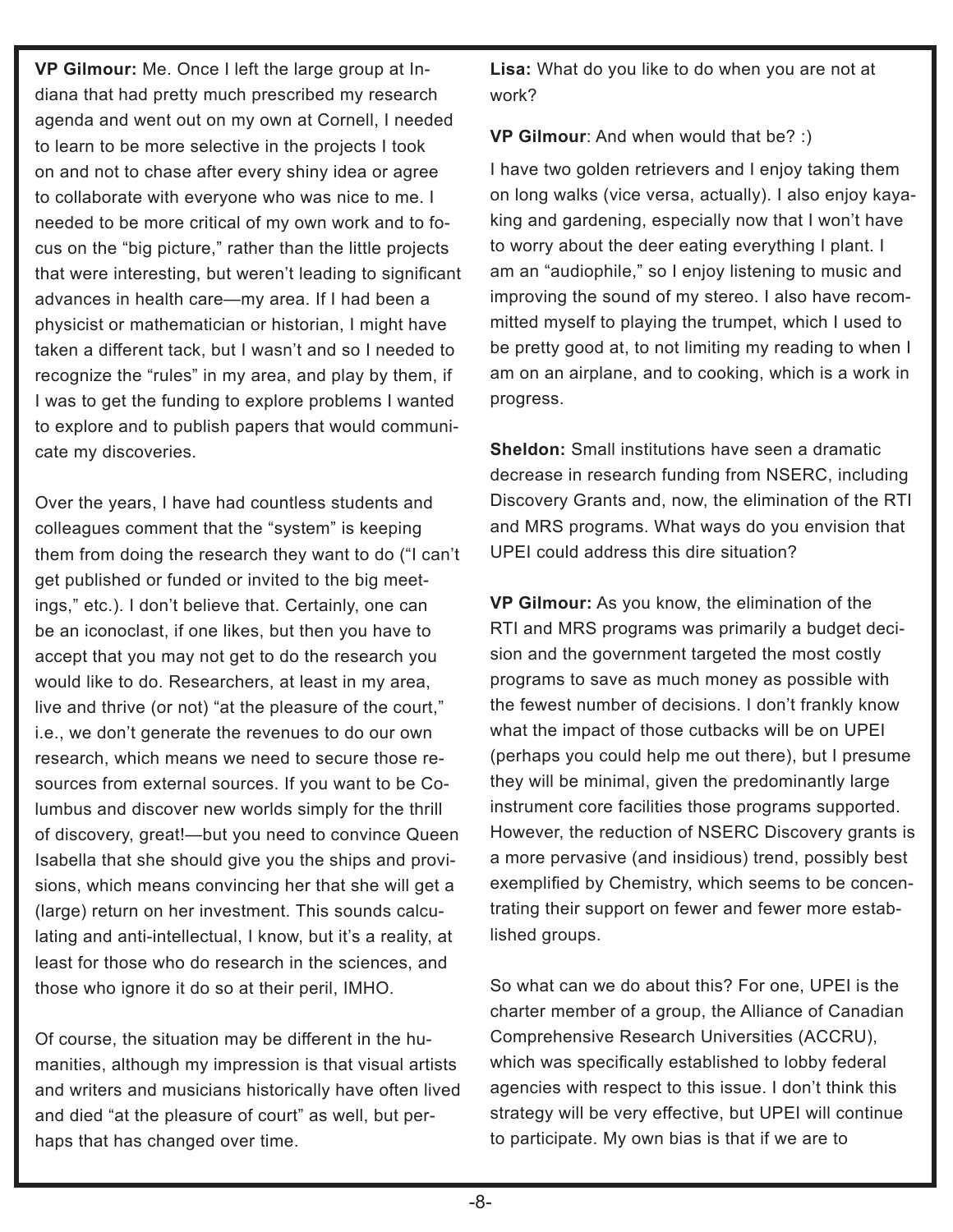compete with larger institutions, we need to bring larger initiatives to the table, which means creating proposals from groups of Faculty, as opposed to individuals. In addition (and I hope this doesn't sound callous), if we are to get more grants, we need more Faculty (i.e., new Faculty) and we need existing Faculty to develop new research programs. On the science side of things, the new school of engineering and the new climate change unit should help in both those respects, but I am afraid the situation on the Arts side with respect to hiring a significant number of new Faculty is not very encouraging, particularly in this budget climate.

As you may have heard, SSHRC projects now should emphasize establishing partnerships with industry, government and not-for-profits, with an eye to maximizing immediate impacts. Whether Arts and Education Faculty are willing and able to adjust to this new mandate remains to be seen, but finding out will be a point of emphasis for me in the coming months, as will devising mechanisms to assist Faculty with applying for SSHRC funding (e.g., writing workshops, presubmission peer review, post-submission debriefings, writing retreats).

**Sheldon:** Compared to the USA, there are significantly fewer research funding agencies available in Canada. This would seem to pose a challenge for you, given your American experience. How do you see yourself adapting to the Canadian system? What ideas do you have in mind for finding alternative funding sources?

**VP Gilmour:** This is indeed a challenge for me and correspondingly for the Faculty, particularly for Arts Faculty and for health-related professions Faculty whose research is disease-specific. However, there may be a few sponsors that we have not approached who could provide funding, such as the Canadian Institute for Military and Veteran Health Research. I recently nominated Bill Montelpare for its Board

of Directors. The nomination was successful and Bill now plays a significant role in an organization that provides a substantial amount of funding for health-related research. I expect Bill's involvement to increase the visibility and access to funding from this sponsor for a number of our Faculty, including Bill. As I get more settled, I plan to look for more of these kinds of opportunities, recognizing that they most likely will be limited.

Another strategy is to encourage Faculty to engage with collaborators from other countries. My initial impression is that at least some of the Faculty tend to be a bit isolationist (we are on an island after all) and have not had sufficient motivation in the past to seek out collaborators "from away." Now may be a good time to do that, again recognizing that the opportunities may be limited (e.g., involvement of Canadian Faculty in the European Union grant program is limited to those who provide expertise that cannot be obtained from researchers in any member countries, a pretty stringent requirement). In addition, there will be administrative issues associated with these types of awards (as I am finding out with my own NIH and Max-Planck Institute subcontracts), but nothing insurmountable.

Collaborations with new industry partners, both Canadian and foreign, may be another source of research support. To better access that support, we are in the process of encouraging Faculty to realign, where appropriate, their research agendas with federal agencies that require industry partners (e.g., ACOA, IPEI). In addition, we are revamping our technology transfer unit, Three Oaks Innovations, to create a more effective interface between the University and industry. Finally, I have had multiple discussions with representatives of ACOA, IPEI, the BioAlliance, Springboard, IRAP and NSERC to better understand their agendas and how the university can better align with those agendas, recognizing that we are operating (like it or not) in a climate of a federally-mandated emphasis on short-term economic impacts from research.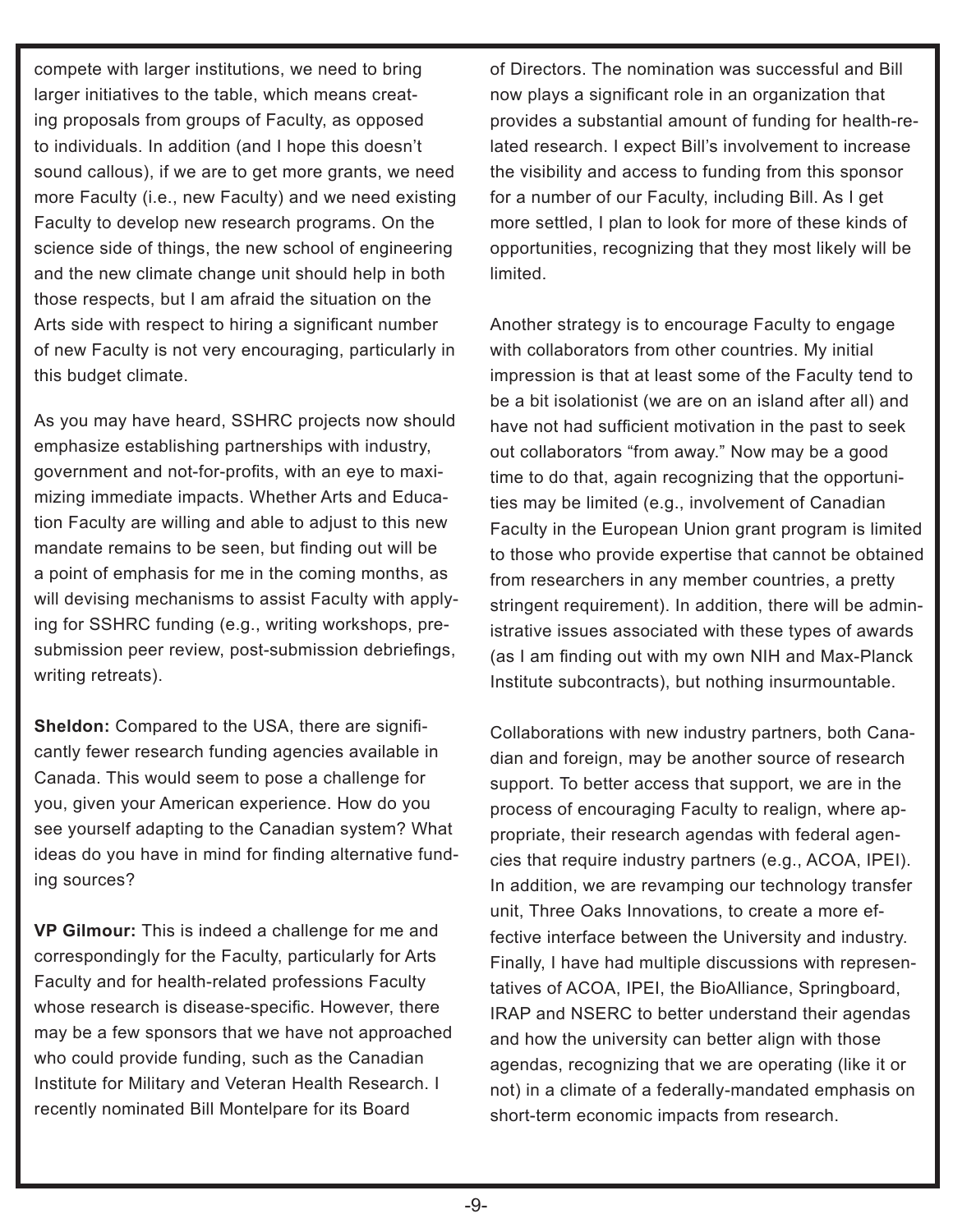**Sheldon:** Related to questions 1 and 2, have you entertained the idea of increasing the number of internal funding opportunities at UPEI, as well as the size of internal research grants?

**VP Gilmour:** I am a big believer in internal grants and I would love to increase the number of such opportunities at UPEI. However, in the current budget climate, increasing programs funded through UPEI resources will be a challenge. That said, we—me—need to look for additional sources of funding for internal grants, including resources that may be provided by donors. In the meantime, we need to refocus the current internal grants program, which in my opinion tends to try to be all things to all people and, in the process, may not promote the most effective use of our limited resources. To that end, an in-depth discussion of the internal grants policy will be forthcoming from the grant review committee.

**Sheldon:** What do you see as your role, and the role of Research Services, in facilitating successful external and internal grant applications?

**VP Gilmour:** The Office of Research Services (ORS) has numerous roles to play with respect to facilitating successful grant applications, both on the pre-award (prior to submission) and the post-award (following a successful submission) sides.

On the pre-award side, ORS is responsible for ensuring that the guidelines for a particular sponsor have been followed, that the submission contains all required materials, assurances, and approvals and that the grant is submitted on time in the appropriate format with the correct budget. ORS also should provide guidance to Faculty and students regarding what funding opportunities are available in their area and how they should approach a given sponsor with respect to the sponsor's points of emphasis (e.g., making sure you have a good training plan for high quality personnel for your NSERC grant).

On the post-award side, ORS should assist, where appropriate, with tracking and preparing progress and activity reports, as well as media releases. In addition, we should provide an effective interface between the researcher and research accounting and should provide guidance with respect to how the funds can be spent and whether categories of funds can be re-budgeted. It is my understanding that there have been issues with research accounting related to our rather antiquated accounting system. Those issues should be resolved with the new ERP, but since that system will not be on-line for some time, we are piloting a project in conjunction with the library to develop an in-house system tailored for research that is intended to be more accurate and user-friendly. We should know in the next couple months whether that project is successful.

More generally, ORS should provide opportunities for investigators to improve their grant writing skills via workshops, retreats, webinars, and access to relevant media and resources. I also would like to implement an internal peer-review process, whereby a roster of Faculty volunteers having diverse expertise is assembled, individuals are selected from that roster to provide presubmission guidance to Faculty, and follow-up consultations are scheduled in the event the proposal is not successful.

**Sheldon:** Related to Question 4, a common complaint amongst researchers at UPEI is the inordinate amount of paperwork required to apply for grants, both internal and external. What ways do you envision to streamline grant applications procedures and the completion of administrative approval forms?

**VP Gilmour:** Unfortunately, granting agencies and industry are placing an increasingly larger burden on the University with respect to compliance, conflict of interest, responsible conduct of research, ethics, biosafety and accounting. To try to stem the tide of bureaucracy, we recently instituted a reduction of internal paperwork for ethics approval and are working on biosafety as well.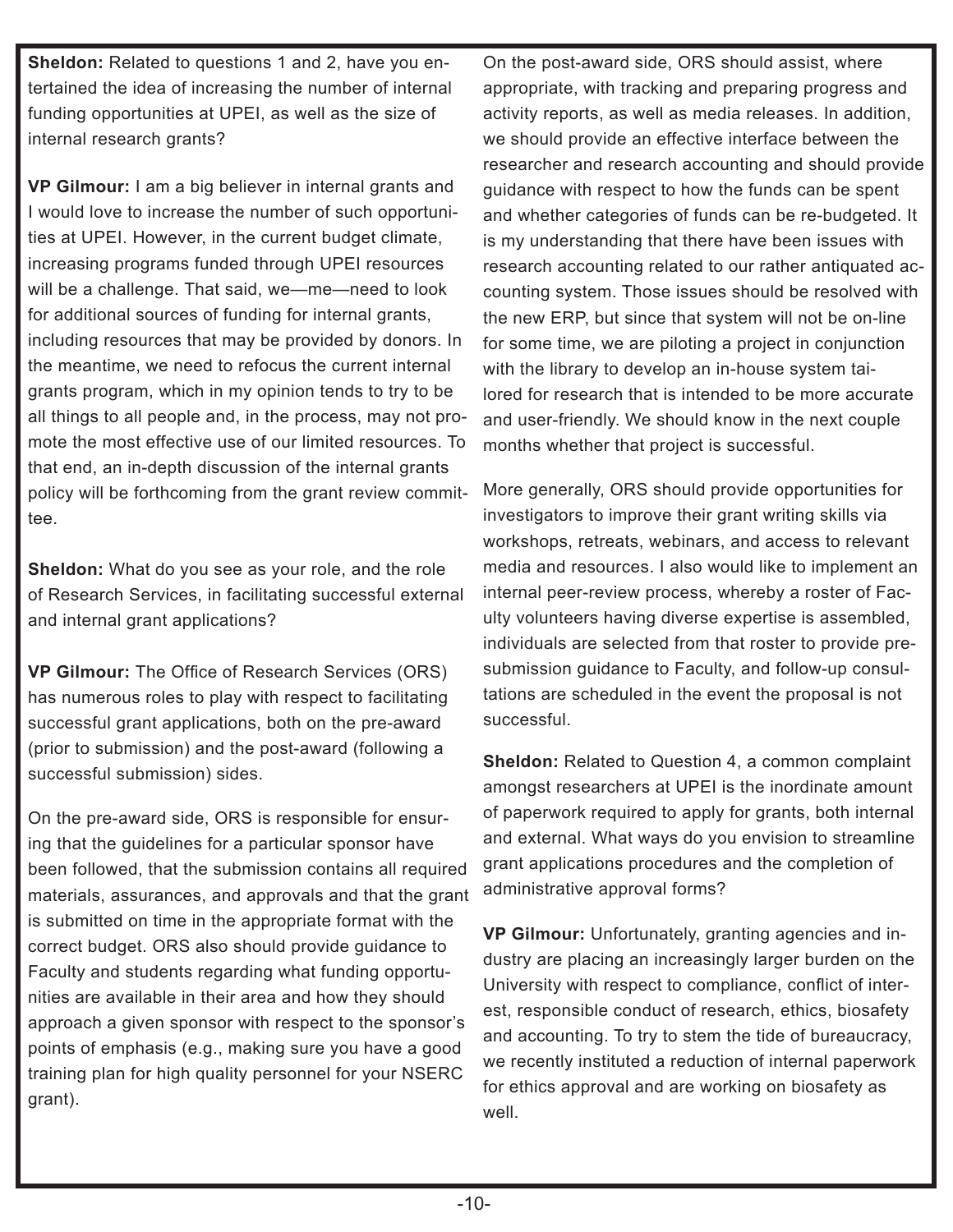Efforts also are underway to accommodate, in an efficient way, the newer requirements for animal care. Frankly, I am not optimistic about reducing the paperwork burden significantly anytime soon. Instead, I believe the solution is the one that Jonathan Spears has applied successfully to the animal care arena, which is for him to sit with investigators individually and help them fill out forms, while explaining why certain pieces of information are now required.

Once the Research Office is at full strength, which should be this May, we plan to make Leslie Cudmore more available to help researchers with grant forms and Lisa MacDougall more available to help with ethics and biosafety forms, with the objective of educating Faculty to the point where they are more comfortable with these forms ("teach someone to fish …"). We also are striving in both areas to make the required forms available electronically in a user-friendly format. Finally, I have delegated signing authority for as many forms as possible to others, to reduce the need for everything to go through the VP. We will continue to push the rock up the hill in this area, recognizing that it is likely to keep sliding back down.

**Sheldon:** Most researchers, especially at small institutions, don't have sufficient time to write grants due to their high teaching loads and other service responsibilities. On the other hand, our research programs depend on continued funding and, hence, we are "slaves" to the grant-writing machine. Could alternative models be adopted that would allow researchers more time to conduct research, while Research Services shouldered a greater share of the workload in crafting research grants?

**VP Gilmour:** As I'm sure you recognize, this is a tricky business because the best grants will typically be written by those who have the greatest passion for and expertise in any given subject. That said, as we have in the past, ORS continues to engage professional writers to "polish" our CRC applications and we may be able to make that service available to more Faculty, provided there is sufficient Faculty interest and

financial support. In addition, it may be possible for ORS staff to assume a greater role in writing budget justifications and facilities descriptions, etc., but I would be wary of assigning them too large a role with respect to writing the body of the proposal. Regarding the more general issue of making more time available for research, I'm afraid that lies largely outside my demesne and is something that Faculty need to negotiate with their chairs, deans and VP Academic.

**Sheldon:** UPEI requires individuals to contact Advancement Services before approaching a potential funding donor. The rationale is that UPEI does not want to upset existing, or future, donors by approaching them multiple times with different funding requests. Although this is a reasonable practice, it may hamper individual researchers seeking alternative funding sources, for example, with greater priority being given to larger initiatives, such as building projects. Is it possible to revise this model so that Research Services could liaise with potential donors, with greater priority given to funding individual research projects? What is the working relationship between Research Services and Advancement Services?

**VP Gilmour:** I sympathize with your concerns in this area and have had several conversations with Tracey Comeau regarding sponsorship of research by donors. The system here is in some respects a legacy of the previous president and I believe it needs to be modified to better align with our current personnel and needs for donor funding. I don't have anything too specific to suggest yet other than [to note that] Tracey and I have discussed creating a list of potential areas for donations based on discussions with researchers. I realize that Advancement has limited resources, but I am hopeful we can devise a strategy not constrained by a pre-determined shortlist of funding priorities. More to come on that.

**Richard:** Some Faculty involved in creative arts research/production have felt that they were a lower priority for the Research Office than other researchers.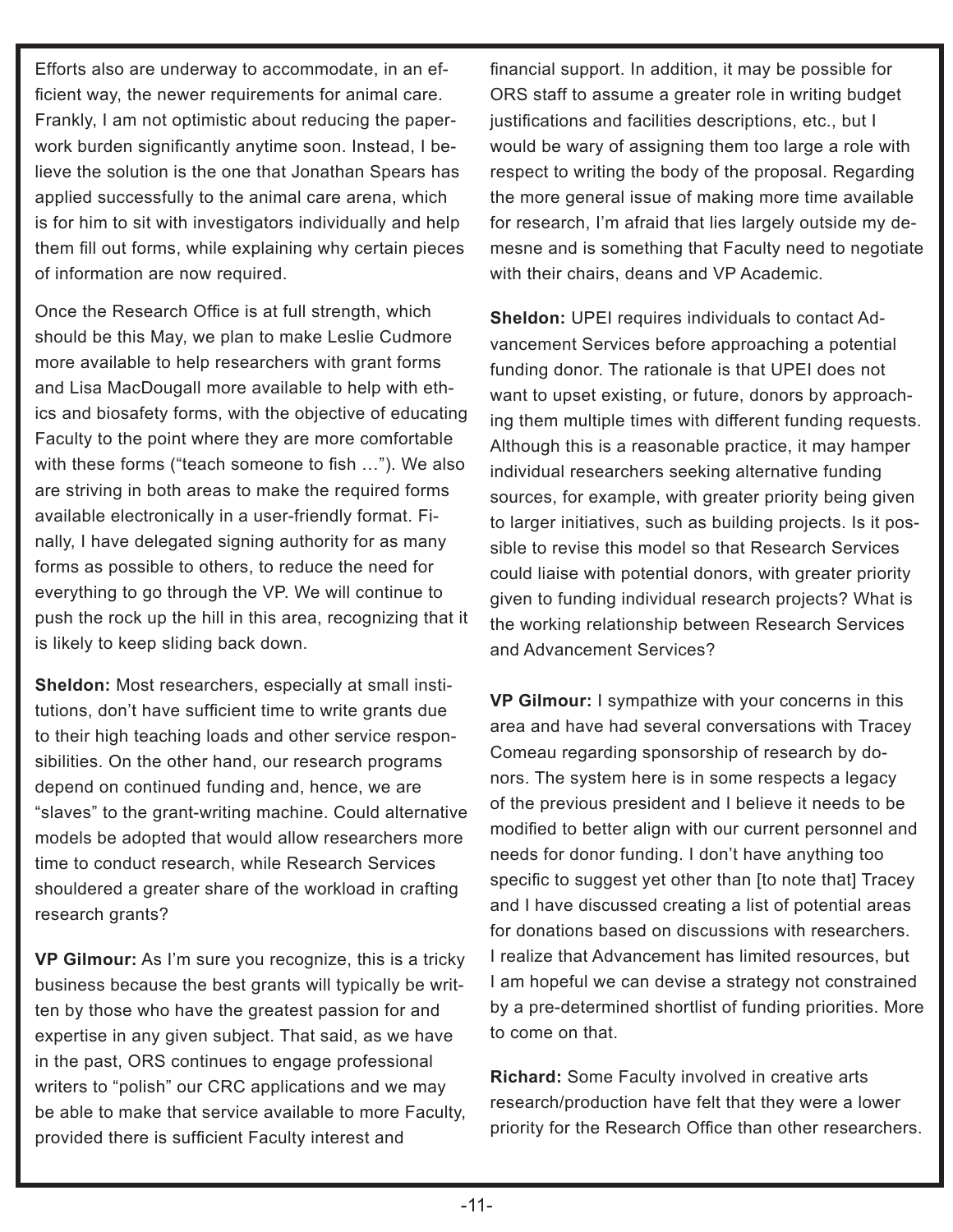Therefore, i) how will you facilitate funding, internal and external, for Faculty involved in creative arts research/ production, and ii) how will you enhance the publicity about successful grant applications and research/creation achievements by these Faculty members?

**VP Gilmour:** To be honest, Richard, I really don't have good answers to either of these questions, other than we are willing and able (hopefully) to provide the same services for Faculty in creative arts research/production as we would for any other group of Faculty (see above). However, I suspect that there are some specific issues in this arena with which I am not familiar. That being the case, I wonder whether we could assemble a small (3-5) group of people, at least one of whom has been sharply critical of the research office's effort (or lack thereof) in this area (maybe everyone fits that description!) and discuss issues, since until I know what the issues are, I won't be able to address them. Would that be possible?

### *When the Ivory Tower Abuts the Real World: A Roundtable Discussion about Work/Life Balance*

**Lisa Chilton, History Jason Doiron, Psychology John McIntyre, English Sheldon Opps, Physics Jason Pearson, Chemistry**

**John:** Thanks all of you for agreeing to be part of this discussion today. I guess one place we could begin the discussion of work/life balance is through one of the things that brings the five of us together—managing careers and young families.

**Lisa:** I think when you are a woman and you have young kids and you are trying to have a career in academia, that there is a sense that there are going to be very special challenges.

I think some people will allow that there are special challenges for men with young kids as well. But my sense is that sometimes people who have kids are better able to incorporate non-academic activities into their lives, and that this can be very beneficial. I am thinking here specifically of a very good friend of mine who is a colleague at the University of Cardiff, who has no family responsibilities at all (no children, parents, siblings…), and he is the most run-ragged person I know.

The pressure that he has taken on himself—to do administrative work, to make presentations, genealogy stuff, graduate student supervision—he just doesn't seem to be able to say "No, I can't." And so I think sometimes it gets a little bit overdone, the thing about how it's harder to find balance when you have family, because I think it is also sometimes easier to say "No" and have people believe you. I don't know whether it is fair to say that parenting can be helpful in terms of finding balance—but I sometimes imagine that this might be the case.

**Jason P:** Yes, I think it is a fair thing to say. I would add that even though I have a young family, it is not always my reason to say "no" to things. In fact, I find that the "non-work" aspect of my life actually helps to energize me and allows me in many ways to be more productive in the workplace.

**John:** I think one of the things about work/life balance, one of the challenges, is the notion that there is or should be a balance. Sometimes in this profession it's hard to even remember that fact. So I guess when you come to academia with children or you have children early in the process— as we say, you are forced to do things, whereas if you are more single-minded perhaps or more focused in some ways it can actually be more of a challenge. But of course, there are many other dimensions to the work/life issue besides this one. So maybe we could talk about what are some of the challenges in general—certainly there are other work life issues beyond the issue of children.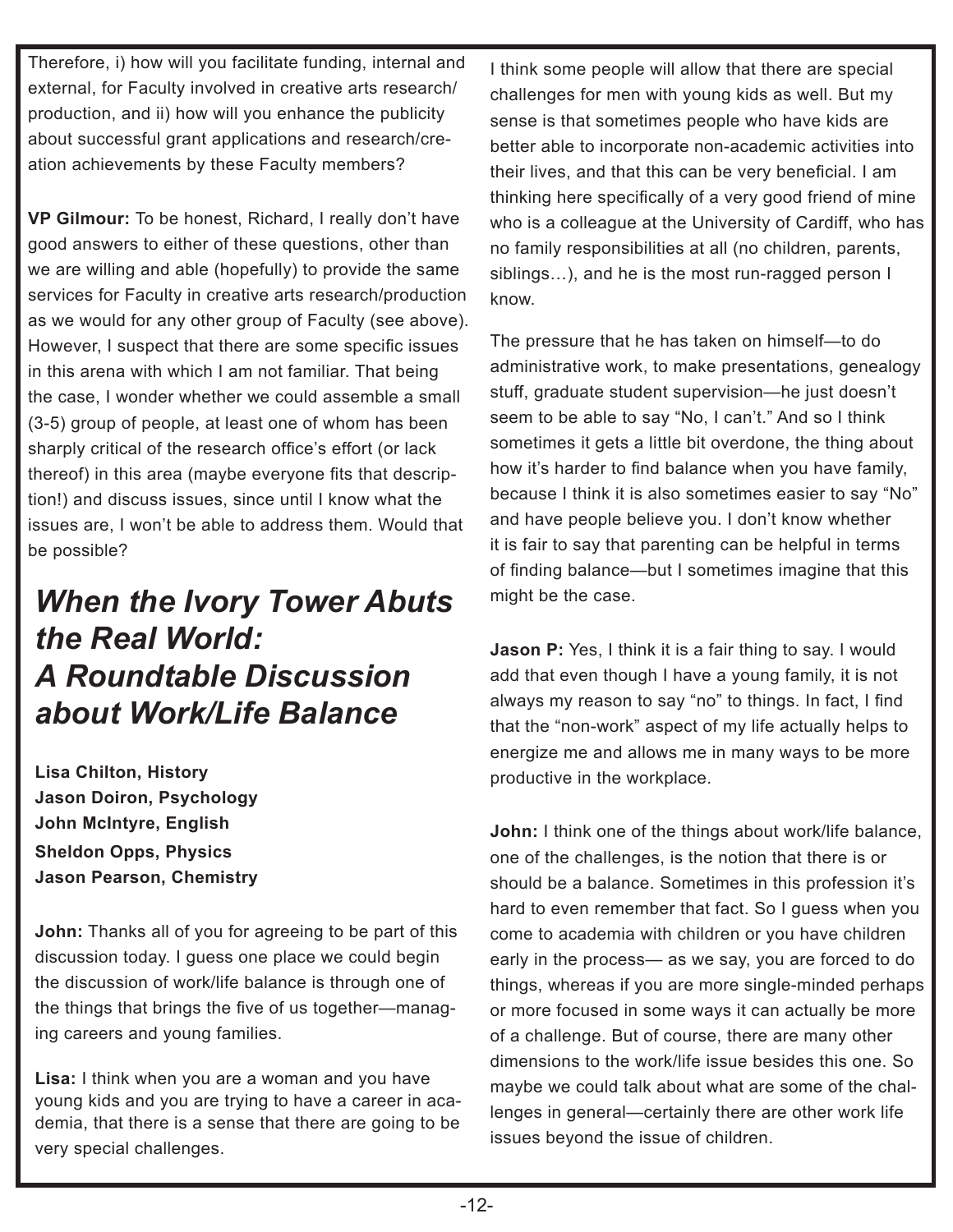**Jason D:** It isn't necessarily that you are going to be more or less busy but I think you are doing more of a variety of things consistently over the day or weeks. For me, to some degree, it is managing my expectations about how much I can put into each of those things. So for some things I have to be okay with saying "that is good enough"—it has to be, because I have so much else on the go. Managing my own expectations is an important tool for me.

**John:** One of the challenges of academia that I encountered even before I had kids was boundaries. I mean that we are probably all here as academics because we've had the good fortune of finding something that we love that also provides us with a job, and so in that way work and life are sort of in sync. But, of course, the negative side of that is that there is no clear boundary. From the time we were graduate students, we have never worked set hours or days, and I don't know any of my colleagues who have ever worked nine to five. And so there is this inherent challenge—where does work stop and the other parts of our life begin?

**Lisa:** Part of the thing that I would say too, is exactly what is work? I am constantly feeling like I'm not doing enough work. All the administrative stuff that I do at the University somehow doesn't enter into my sense of what work is. Work is when I'm actually being a productive academic, so all those hours and hours that I spend doing all the administrative stuff, and all the time I spend talking with students outside the classroom, somehow, in my mind, I feel guilty about how much time that takes. On New Year's Eve I was asked "What do you regret about the last year and what would you like to change next year?" My response was that a New Year's resolution for me has to be that I work less—I need to cut back on the time I spend working. And then we talked a little bit more and it came out that I want to spend more time writing. So on the one hand, I want to work less so I have more time to do some of the other things I love, like exercising, art, more academic writing. So I think part of the thing is that when you love it, when you are passionate

about it, it is not just work. What is your definition of work? It becomes very difficult.

**Sheldon:** To me, balance represents a state that is realized when my decisions and actions are aligned with my priorities. It does not necessarily imply that everything in my life is equally balanced but, rather, that the balance requires compromise. The fact that I'm arriving slightly late for this meeting (for which I did give a heads-up to John about), demonstrates these notions: I'm late because my main priority was to get some physical activity over the lunch hour; so I'm willing to compromise being exactly on time if it means that I accomplish what my essential needs or priorities are. I still wanted to attend the roundtable discussion, but I had to make some compromises in order to honour my priorities. For me, I have still realized balance because I'm doing the things that I want to do in the manner that I want to do them. One of the great challenges in maintaining balance is due to our generation's inability to say "no" which, invariably, translates into greater demands on our time due to increasing responsibilities. Since there are only 24 hours in the day, I need to be realistic about how much I can take on if I want to remain true to my priorities. My number one priority is my family; so, the challenge in maintaining balance is always finding time to get the important things done while, at the same time, not compromising family time. Juggling all of that is the balancing act.

**John:** I do think in some ways, having heard from some of my colleagues at other institutions, I feel that UPEI is a relatively family-friendly place. I know stories differ from other institutions. But whatever the various issues in one's life are, part of the job requires establishing priorities and trying at least to stick to them. We've been talking about the challenges to finding balance that are inherent in academia. But I want to talk too about some of the ways where balance can come relatively easily. I was at the conference of the Modern Language Association in Boston over the Holiday break, and I actually took my wife and three kids along.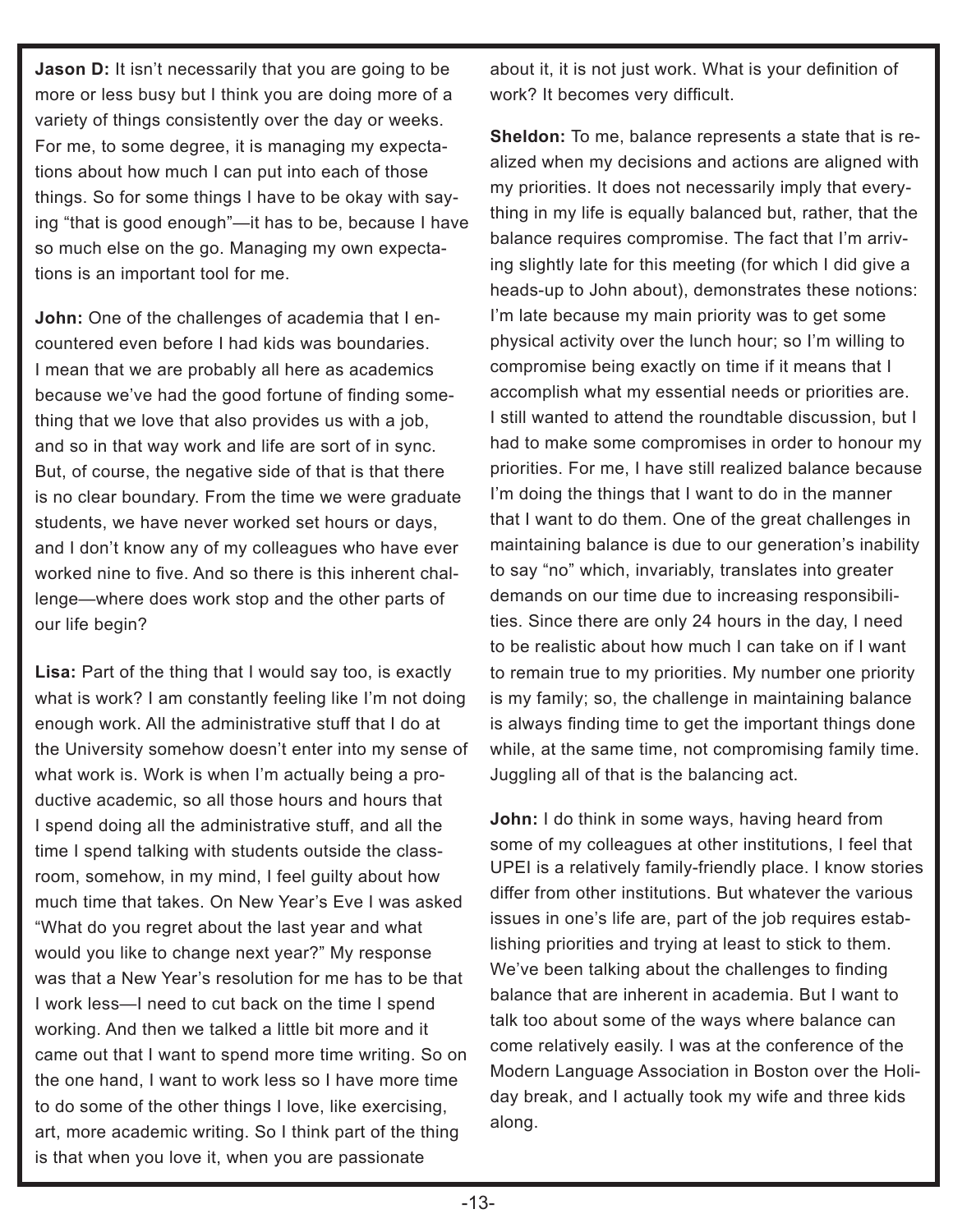It was a way to align professional obligations with family commitments. Since the conference is a large one, there are panels and sessions all day and all evening until about 9 o'clock, so I went mainly to sessions in the evening or first thing in the morning. And I caught up with colleagues and I met with my publisher but I also took my kids to the Boston Aquarium and the Boston Science Museum. So this was a situation where look at that—the two elements in my life were actually complementary somehow. But I don't know how often that happens.

**Lisa:** I think probably a lot of people who have kids work at sorting things out. I feel a bit uncomfortable about this being just about the parenting because there are also decisions about parents and other family members that are huge. Whereas kids are (sometimes) going to give you more energy, provide fun, dealing with parents who are really ill or needing physical care, that is a different kind of challenge. That is not invigorating; it sort of sucks your energy.

**Jason P:** I think ultimately, like Sheldon said, we all have only 24 hours in a day and we all have only a finite amount of energy. I'm sure that there will always be more tasks that require our time than we are able to meaningfully contribute to. The trick is to find the balance that is right for you and I suspect that this will be different for everyone. It has to do with what, in your life, contributes in a positive way to your energy and what detracts from it as well That is a dynamic combination that we all have to navigate.

**Jason D:** I think it varies with individuals. I think balance means different things. As well, I think it's partly personality based—I like doing shorter-termed tasks that are interesting and engaging. I like to have many things going on at once in my life—children, family, teaching, research and community work. It all kind of invigorates me—I am not sure how "balanced" it all is, but it's a pace and a pattern that seems to suit me.

**Lisa:** I think, for instance, of colleagues who will not deal with emails on the week-end. I really respect that. But that would kill me, because I would hate to have to deal with that many emails in one go—to have to spend hours checking emails. So I want to toss them off as soon as they come in, but it does mean that I'm looking at emails at 6:30 in the morning and at midnight. I really respect people who don't do that but it isn't a rule that I would like to follow.

**John:** I'm the same as you. I have a couple of colleagues in my department who make that a rule. But it wouldn't work for me. To me, I find that hard and fast rules present more problems than they solve. Email for instance—I fit that in around the edges, when I have a few spare minutes on the weekend or later on in the evening. It's not a bad time to do it, because the kids are in bed, the television is on in the background (after all, it's not like I'm writing a paper proposal in that email) so if I'm responding to students about basic inquiries or colleagues about meeting times, and keeping an eye on sports highlights, isn't that balance? I find that experience quite satisfying; I don't feel like I'm never able to get away from my work. It's quite the opposite.

**Jason D:** It's funny how we value certain types of balance—people who say that the week-ends are ours, so no emails and many of us seem to have the notion that that is great. But that wouldn't work for me. It wouldn't work for me to come to work Monday and have 30 emails to respond to. It works for me to fit it around the edges quite well. It gives me the opportunity to get it done earlier— you know when that email gets off first thing.

**Jason P:** For me, I have times during the day that are productive and times in the day when I'm not so productive. I'm a morning person so I try to deal with emails in the evening because I don't find emails to be a very onerous activity. For me, morning is a time better spent writing proposals or papers or something that eally requires my concentration. So we've got, like I said before, a finite amount of resources and a finite amount of time but I think what we all need to do is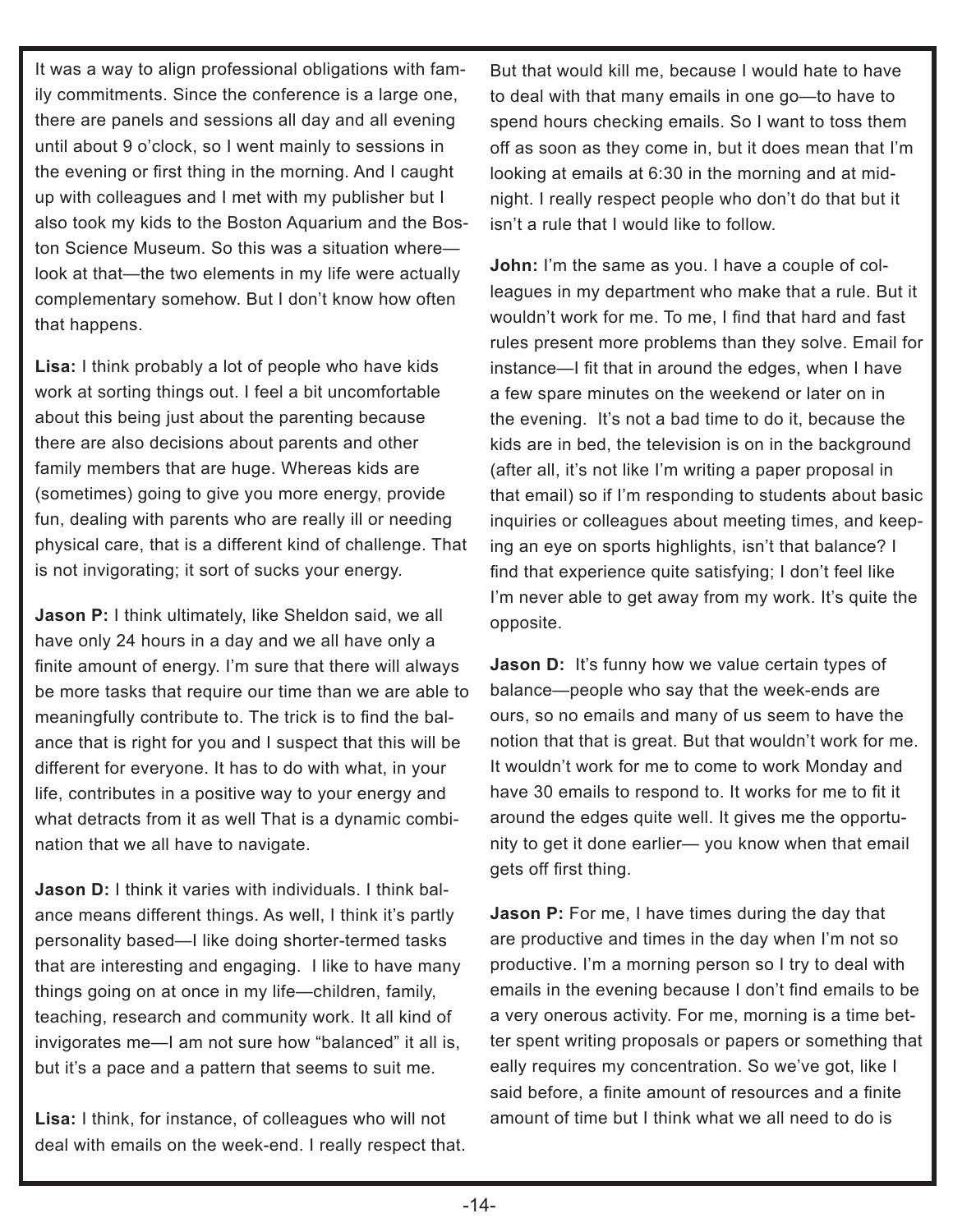find the optimal way to be efficient within those constraints. And like I said before, we probably all have different ways of doing this.

**John:** So we have to question what does balance look like. To me and I think to others as well, there is no ideal balance—who knows what that would like that? I think the most we can hope for is to walk away with a general feeling of satisfaction from most things they do, like walking out of a classroom and thinking okay, that went pretty well, it wasn't perfect but it went pretty well. Or after having spent two hours with one of my sons building something or making art or baking something, you hope to have that same feeling. At the end of the day, you go to bed and you think, it was a good day. I got to spend time with my kids, the classes went well, and maybe I got to write a page or two (if I'm very productive). Something like that—so we can walk away from most things that we do reasonably satisfied.

**Sheldon:** Actually, maybe balance isn't the key question but, rather, what brings a sense of peace and happiness into your life. For some people, they may be happiest and most productive when their lives are seemingly out of control and imbalanced. I have a best friend who is like this—he is the happiest guy around, but lives in a state of chaos and disorder. Again, I guess it depends on your definition of balance.

**John:** Yes, I agree. Finding a balance is in part about finding what works for the individual. And I think sometimes, it's interesting to try different strategies to find a bit of balance.

**Sheldon:** Exactly. I tried the exercise of not checking email over the Christmas break and it was liberating. True, I knew that I would end up with a pile of emails upon returning to work, but I accepted this reality and was still ultimately able to detach.

**Jason P:** It is so important to have realistic expectations. My own personal experience is that every Friday I leave campus and I say, "I'm going to get this much done this weekend," and it almost never occurs that

I actually accomplish that much and I'm left feeling unproductive because I've come up short. But on those rare instances where I say "I'm going to do absolutely nothing work-related this weekend," I inevitably feel better about whatever I actually do accomplish. It is all about realistic goals.

**John:** I think that is good. The email issue keeps coming up and I'll raise another one which is marking. I have a colleague in the Arts who has two daughters and I remember noticing that he never seemed to take marking home. I asked him about that and he said "There is no point. All I do is just feel guilty the whole time." And now I've actually started to do the same thing on the week days. I take things home on the week-ends obviously. I walk out of here most weekdays and I don't take marking home—usually I do take reading home. I am under no illusion anymore that any marking will get done in my home after 4 o'clock most weekdays—and that would be the case whether I have kids or if I was caring for a parent or some other significant commitment.

And I think that is exactly it—the need to let go a bit and to set reasonable expectations. And so now I don't have to carry the bulging briefcase to the car, take it into the house and back into the car and back to the office the next morning.

**Jason D:** You get to have that same result with a sense of accomplishment and there's something to be said for this. All bets are off for the week-ends. Once Friday hits, fit in the work where it feels right, when there is time, but I never plan to get a project for my work life on the week-end, I just can't right now.

**John:** Well, certainly the writing, I find I need large blocks of time and that is so hard to come by in this stage of our careers and this stage of our lives. I think we need a large block of time to sit down with, in my case, a book or a few articles, and to try to write something coherent about what is going on there. Again for me, dedicated time through the week is good for this. One year I tried to set aside between 4:00 and 6:00 on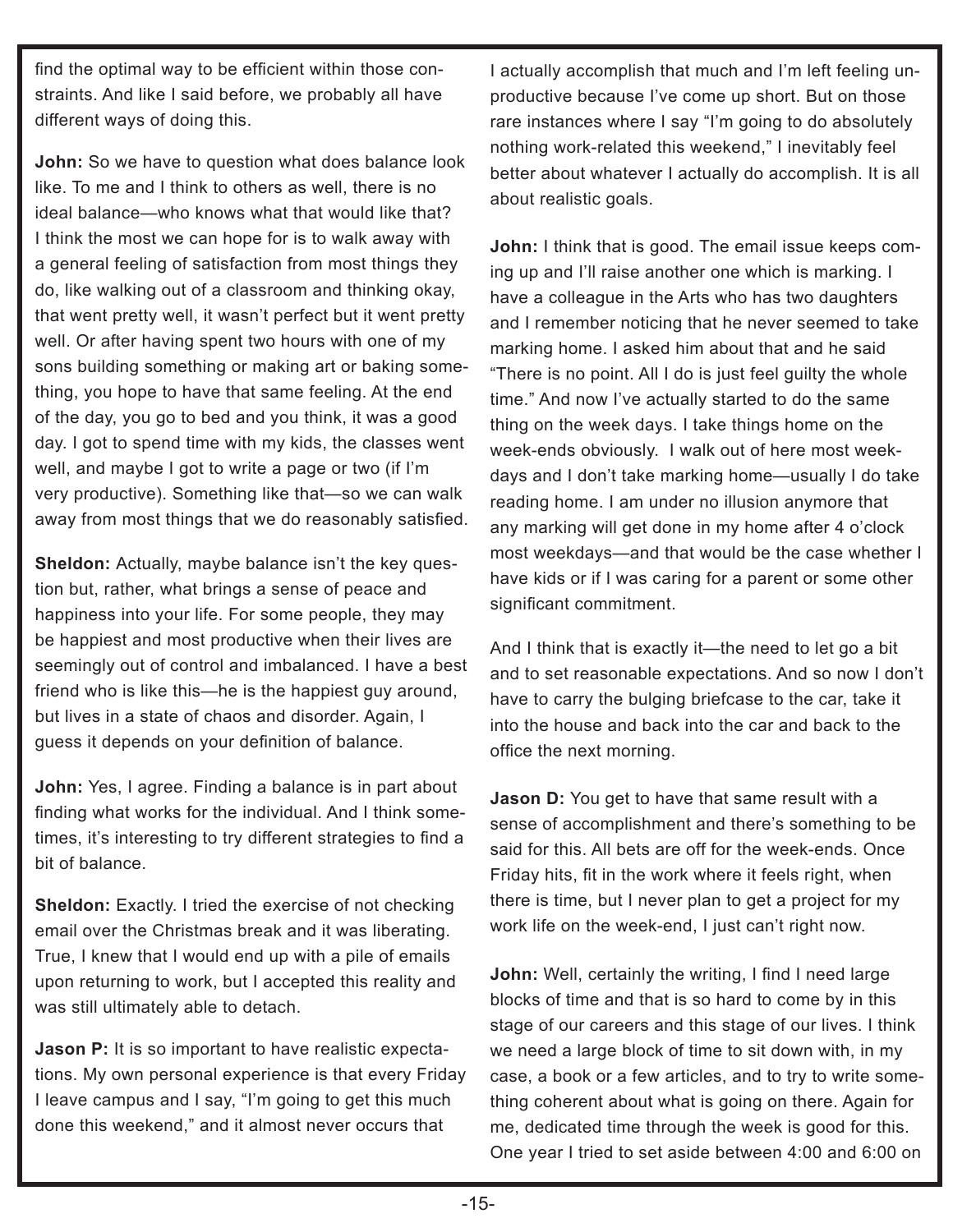Saturdays for writing, but it was terribly unproductive. I would probably have been better to be building piñatas or something.

**Jason P:** I find getting in early on campus is really productive time and it works well for me.

**John:** Well, speaking of work/life balance, I should probably let you all go now and attend to the many other elements of your lives on a Friday afternoon. It's been good to hear of your perspectives on this and I guess we can agree that balance will inevitably be a work in progress.

# **Time to be social!**

*There'll be fun-o-plenty to be had this term during Coffee Time and FA Time.* 

*Be sure to mark your calendars, and come out to join your colleagues from across campus.*

FA Coffee Times, 9:30-11:30am **(Faculty Lounge, Main Building)** 13 February 21 March

FA Times, 4:00-6:00 pm **(Faculty Lounge, Main Building—except 5 April)** 1 March 5 April (at The Wave!) 19 April (following the AGM)

### Notice to all members of the Faculty Association

ANNUAL GENERAL MEETING

Friday 19 April 2:00-3:30 pm

Location: MCDH 243

All members welcome!

And don't forget FA Time in the Faculty Lounge, Main Building immediately following the meeting.

### *Student Perception of the Value of Education*

#### **Mark Barrett, Sessional Instructor University 100**

Have university students changed over the past 10-20 years? Are their expectations different? Have their attitudes changed? Are they driven by the same desires and intentions? The following observations are about first year students and their perceptions concerning the value of a university education.

For over twenty-five years at UPEI, the University 100 program has been helping students make the transition from high school to university. The course provides an introduction to the university, to university studies, to the varieties and methods of intellectual inquiry, and provides an opportunity to build reasoning, writing and research skills. University 100 also encourages students in the development of self-knowledge and self-discovery.

One of the first writing assignments that University 100 students write asks, why go to university? In their answers, they are asked to comment on their personal motivations, goals, fears, and uncertainty in relation to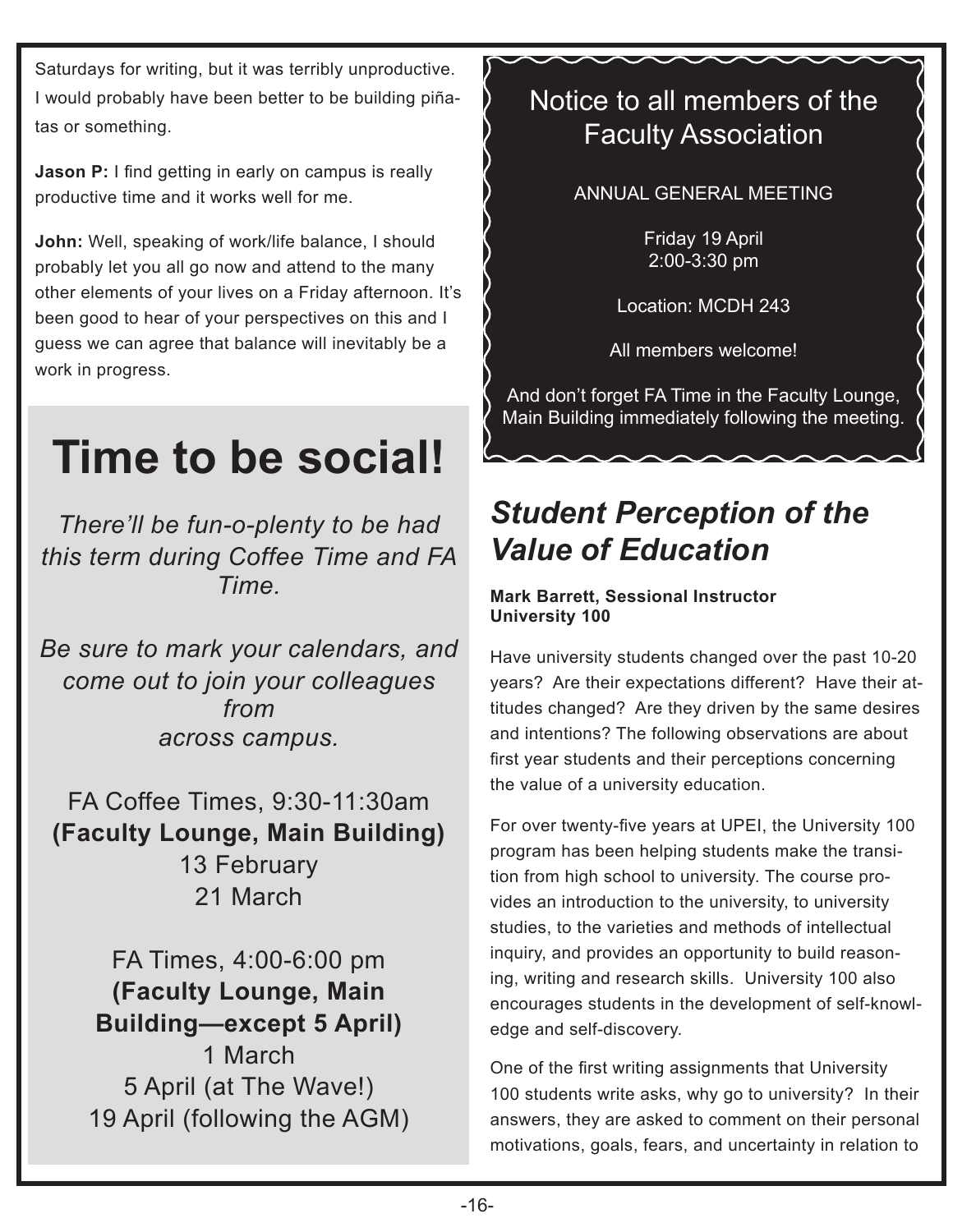attending university. The exercise is useful because it promotes self-knowledge and awareness, i.e., we are often able to better understand our decisions and actions when we examine the reasons for taking them. Another benefit of the exercise is that it opens up further exploration of the topic itself so students can consider other points of view, or different arguments.

In their answers, many students say they have known since they were young children that they would attend university. The idea that parents and family members have instilled some sense of the value of education in these students is a consistent theme. Often this sense of value is expressed in terms of achieving an education to establish a meaningful career, financial security, and a family. This same sense of the value of education is expressed by mature students. In many cases they are returning to university to upgrade their education in order to improve their career options. Again, the consistent motivators are family, financial security, and a more meaningful work life.

One of the first lectures University 100 students are exposed to is about the value of education. This lecture confirms some of the ideas students have about attending university, mainly that having a degree opens the door to more career opportunities at higher pay levels than is otherwise available to people with less education. Students are also asked to consider self-development. How will four years of study affect their own growth as individuals? Will education transform them in some way, and if so, how?

This latter discussion is an important one, as student awareness about the value of education in this sense is generally underdeveloped in the first year. Students are largely focused on the results of gaining a degree in terms of the financial reward. Considering one's self development and gaining some form of intellectual independence are often at this stage a secondary consideration, and sometimes not a consideration at all. I'm not going to pretend I completely understand why this is the case, nonetheless, these attitudes are in some sense a reflection of the times we live in.

Obtaining a university education is an expensive endeavour, and our society is heavily influenced by the language of economics. Students and parents are looking for a return on their investment, and a university education is still one of the best ways to achieve this. Some of the main conclusions drawn from the lecture indicate that education provides opportunity in terms of securing a meaningful career, gaining financial security, and achieving personal growth.

The lecture is followed by a brief examination of the purpose of education. UPEI's Mission and Goal statement is found on the university's website and in the academic calendar. It says the university exists "to encourage and assist people to acquire the skills, knowledge, and understanding necessary for critical and creative thinking, and thus prepare them to contribute to their own betterment and that of society through the development of their full potential." Students break into groups to discuss the meaning of the statement and how it relates to themselves as learners and potential degree holders.

On the midterm exam, University 100 students are asked to write a persuasive essay justifying why they are in university. The essay asks them to consider the idea that students seem preoccupied with post secondary education as primarily a means to financial security and career development rather than as a chance for intellectual growth and personal development. The responses routinely show that the primary justification for getting a degree is financially motivated. A small minority of students place intellectual growth and personal development ahead of the former. Some students are able to make the all important connection between the two concepts. They argue that as you work toward your degree, apply yourself, and become genuinely interested in your studies you can't help but experience invaluable personal growth and some measure of intellectual autonomy. They explain that this development is part of the journey toward becoming the person they want to be— the person who will be truly capable of establishing a well paid, meaningful career, and becoming a citizen in all its aspects.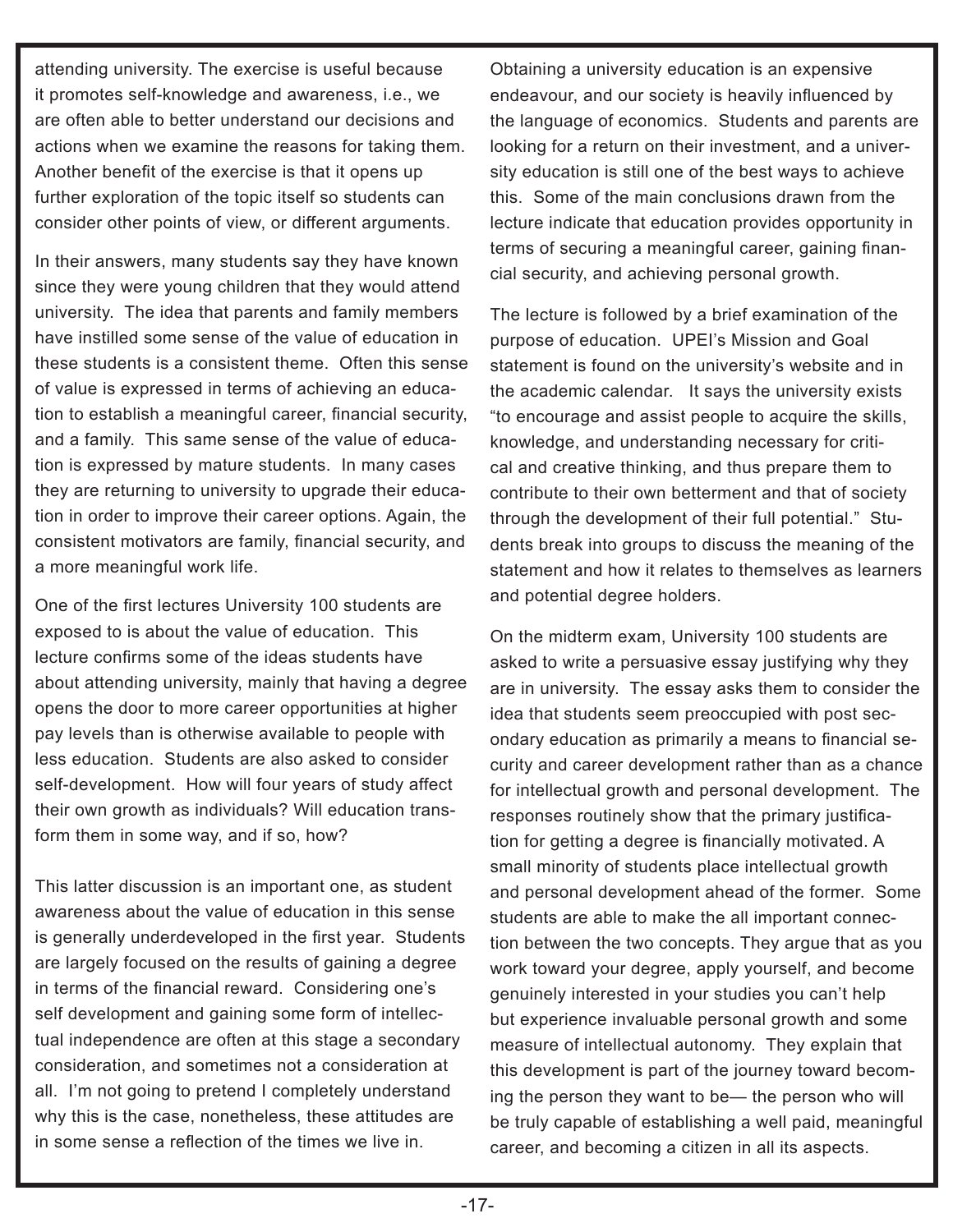### *Collective Agreement Dates to Remember, January 2013 - April 2013*

The Collective Agreement for Bargaining Unit #1 is outlined in what has become known as the "Red Book" (a copy of the Collective Agreement is also available on-line from the UPEIFA website, www.upeifa.org). Dates important for the time period covered by this issue of *the FAbric* through to the subsequent issue to be published in April are outlined as follows.

#### *January 5:*

*E2.5.2.2 On or before January 5, the Dean shall send a letter to each Chair with the names of the Members in the Department who are eligible for regular consideration of tenure in the next academic year.*

#### *January 15:*

*E2.9.4 and E7.11.4 The Dean/University Librarian shall include her/his letter in the candidate's promotion file, and shall forward the completed file to the Chair of the URC before January 15.*

#### *January 31:*

*G2.12 a) A seniority list of all permanent Clinical Nursing Instructors ... shall be posted by the Employer before January 31.*

#### *February 1:*

*E2.4.2.4 A Faculty Member who seeks early consideration [for tenure] as an exceptional case shall so request in writing to the Dean of the Faculty or School by February 1 of the academic year prior to the one in which consideration would take place.* 

*E2.4.3.2 The date by which the Faculty Member's request, or the Dean's recommendation [for deferral of tenure consideration], must be communicated is February 1 of the academic year prior to consideration.*

*E2.5.2.3 a) Prior to February 1, each Faculty Member shall send a letter to the Chair indicating that he or she plans to apply for tenure. The Chair then informs the Dean that the tenure file is in preparation.*

*E2.5.2.3 b) Subject to exceptional circumstances set out in this Agreement, if a Faculty Member does not have tenure by February 1 of the fourth (4th) year of full-time probationary appointment at this University, and if the Faculty Member has not initiated procedures for consideration of tenure, the Department Chair will direct the Faculty Member to submit his or her file for tenure consideration.*

*G1.4 Posting of Sessional Instructor Positions: b) Notices for both summer sessions shall be posted on or before February 1.* 

#### *March 1:*

*B3.1 b) The appointment [of Chairs] normally shall be made by March 1.*

*E2.4.2.4 The Dean, in consultation with the Chair, shall decide whether the Faculty Member should be considered as an exceptional case [for early consideration of tenure] by March 1.* 

*E2.10.5 The URC sub-committee shall decide whether or not a Faculty Member or Librarian is to be recommended for tenure, permanency or promotion. For promotion, the initial vote shall normally take place prior to March 1.*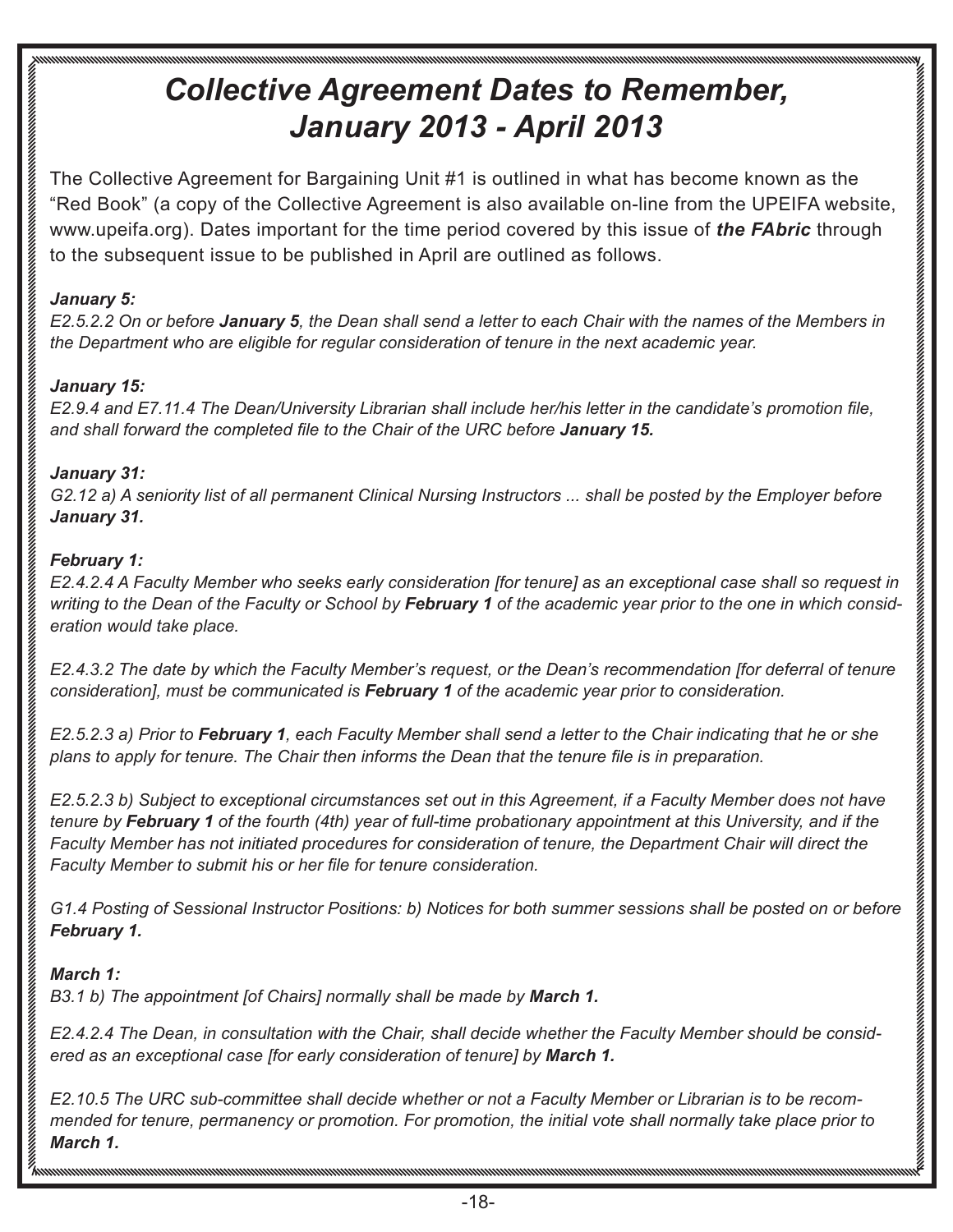*G1.7.1 c) By March 1 ... the Chair, or the Coordinator or Director of an Interdisciplinary Academic Program, or Dean, in the case where there is no Chair, of each academic unit shall update the seniority of each member of the Sessional Roster of that academic unit.*

#### *March 31:*

*E2.5.2.4 The Department Chair shall assure that a properly constituted Departmental Review Committee will be assembled prior to March 31.*

*E2.10.1 f) iii Elections to the URC shall be completed by March 31 or as soon thereafter as is practicable.*

*E2.10.7 For promotion, the final vote of the URC sub-committee shall take place prior to March 31.*

*E4.1.1 b) (amended by a MoA) The list of potential references for combined tenure/promotion files shall be submitted by March 31.*

#### *April 1:*

*G1.4 b) Posting of Sessional Instructor Positions: Notices for fall semester and winter semester courses and two-semester courses shall be posted on or before April 1.* 

*G2.10 d) Clinical Nursing Instructors who want to work in excess of their contracted hours shall notify the Dean in writing prior to April 1.* 

#### *April 15:*

*E2.10.10 Prior to April 15 the URC shall report their [promotion] recommendations.*

### *Welcome to New FA Members*

| <b>Anna Baldacchino, Education</b>             | <b>Jean Kimpton, Business</b>                 |
|------------------------------------------------|-----------------------------------------------|
| Scott Bateman, Computer Sci/Info. Tech.        | <b>Cindy MacDonald, Robertson Library</b>     |
| Carel Boers, Computer Sci/Info. Tech.          | <b>Garry MacDonald, Engineering</b>           |
| <b>Monique Brisson, Education</b>              | <b>Kimberly MacDonald, Health Management</b>  |
| <b>Suzanne Campbell, Music</b>                 | <b>Rick MacLean, Canadian Studies</b>         |
| Zdenka Chloubova, Sociology/Anthropology       | <b>Kaitlyn McQuillan, Nursing</b>             |
| <b>Marsha Costello, Education</b>              | <b>Leona Moran, Education</b>                 |
| <b>Shannon Ferrell, Companion Animals</b>      | <b>Robert Nicholson, Music</b>                |
| <b>Susan Forsythe, Sociology/Anthropology</b>  | <b>Ian Petrie, Political Science</b>          |
| <b>Darrell Gallant, Sociology/Anthropology</b> | Juan Rodriguez, Pathology/Microbiology        |
| <b>Gerry Lynn Henderson, Nursing</b>           | <b>Melanie Rossong, Biology</b>               |
| <b>Madeline Hughes, Nursing</b>                | <b>Tom Thompson, Education</b>                |
| <b>Beth Johnston, Business</b>                 | <b>Colleen Walton, Applied Human Sciences</b> |